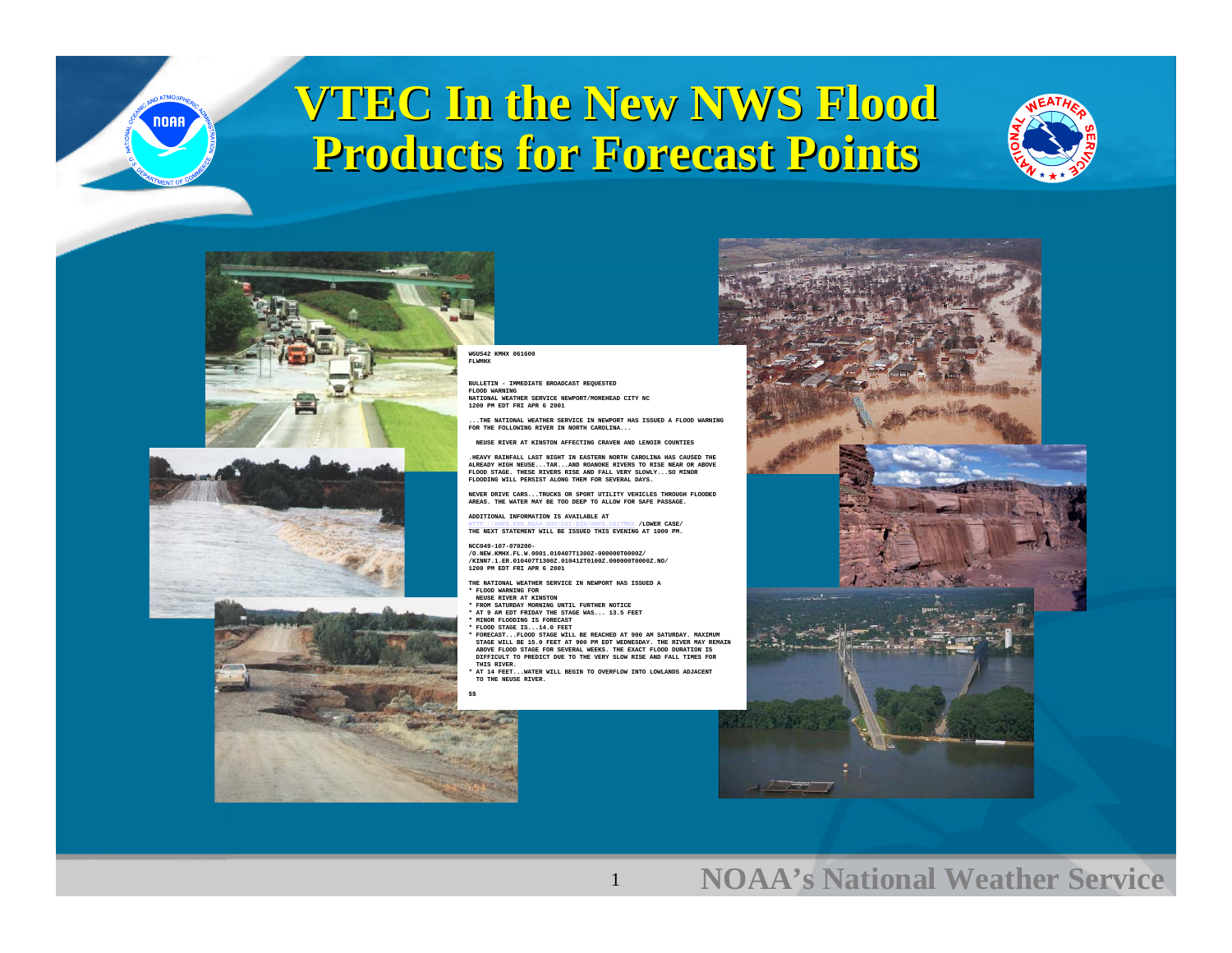## **VTEC (Valid Time Event Code) in VTEC (Valid Time Event Code) in Flood Products Flood Products – What Is It? What Is It?**

- **VTEC is new coding which provides for enhanced automated processing, storage, and display of NWS products.**
- **It occurs right after each Universal Geographic Code (UGC) line.**
- **It involves two lines (strings) of code – a line of Primary VTEC, or P-VTEC, followed by the Hydrologic VTEC, or H-VTEC, on the next line.**
- **It requires a new segmented format to be used so the encoded VTEC information can be closely linked to text describing the flood situation at each forecast point.**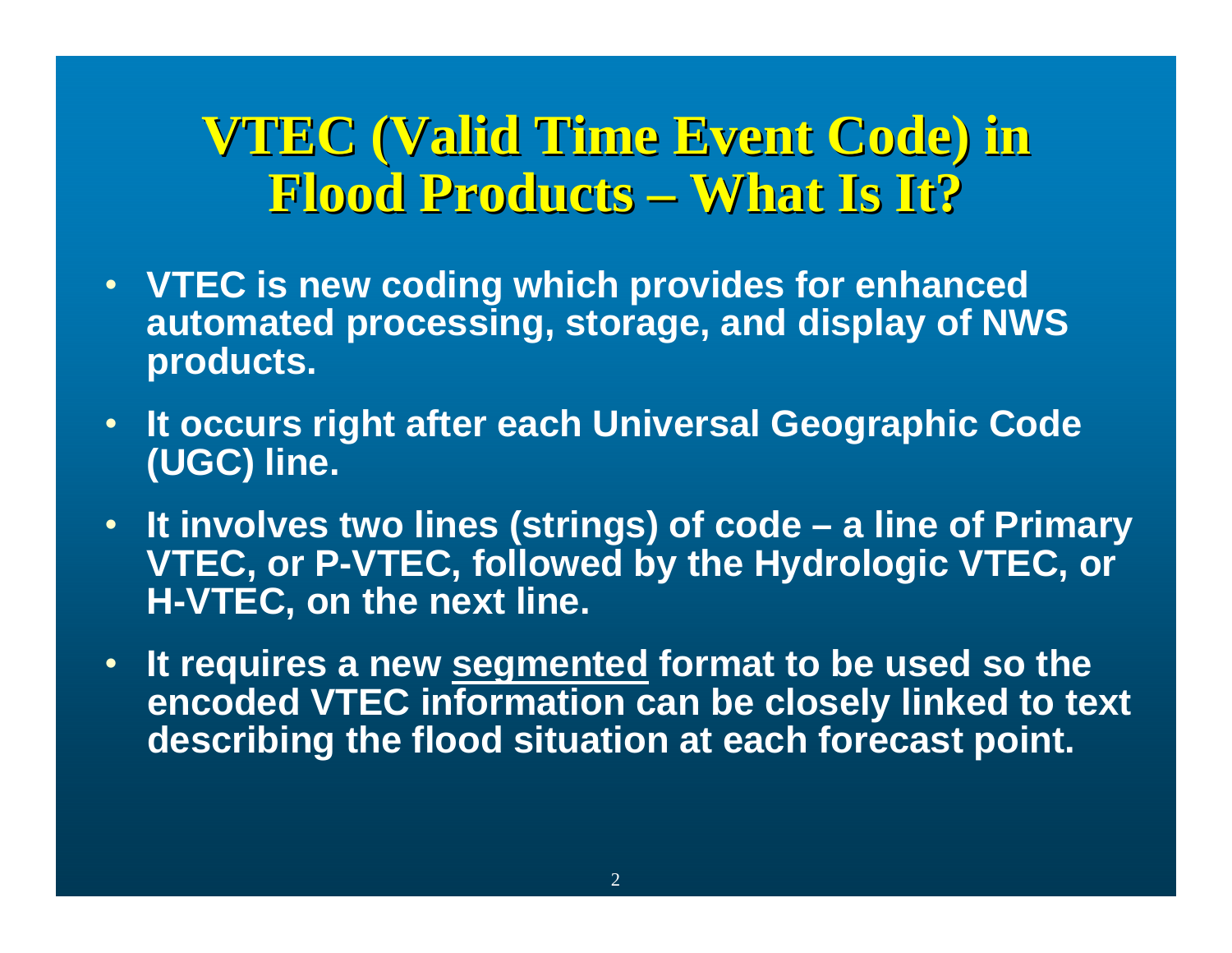# **What Is A Segment? What Is A Segment?**

- **A segment is a specially designated portion of a product devoted to a specific geographic area.**
- **A segment starts with a UGC line and ends with a double dollar sign (\$\$).**
- **A product has more than one segment when it is desirable to provide unique descriptions of what is occurring and/or expected in multiple geographic areas.**
- **In flood products for forecast points, each segment is built around one forecast point instead of a geographic area.**

Mississippi River at St. Louis forecast point



 $\mathcal{L}_{\mathcal{A}}$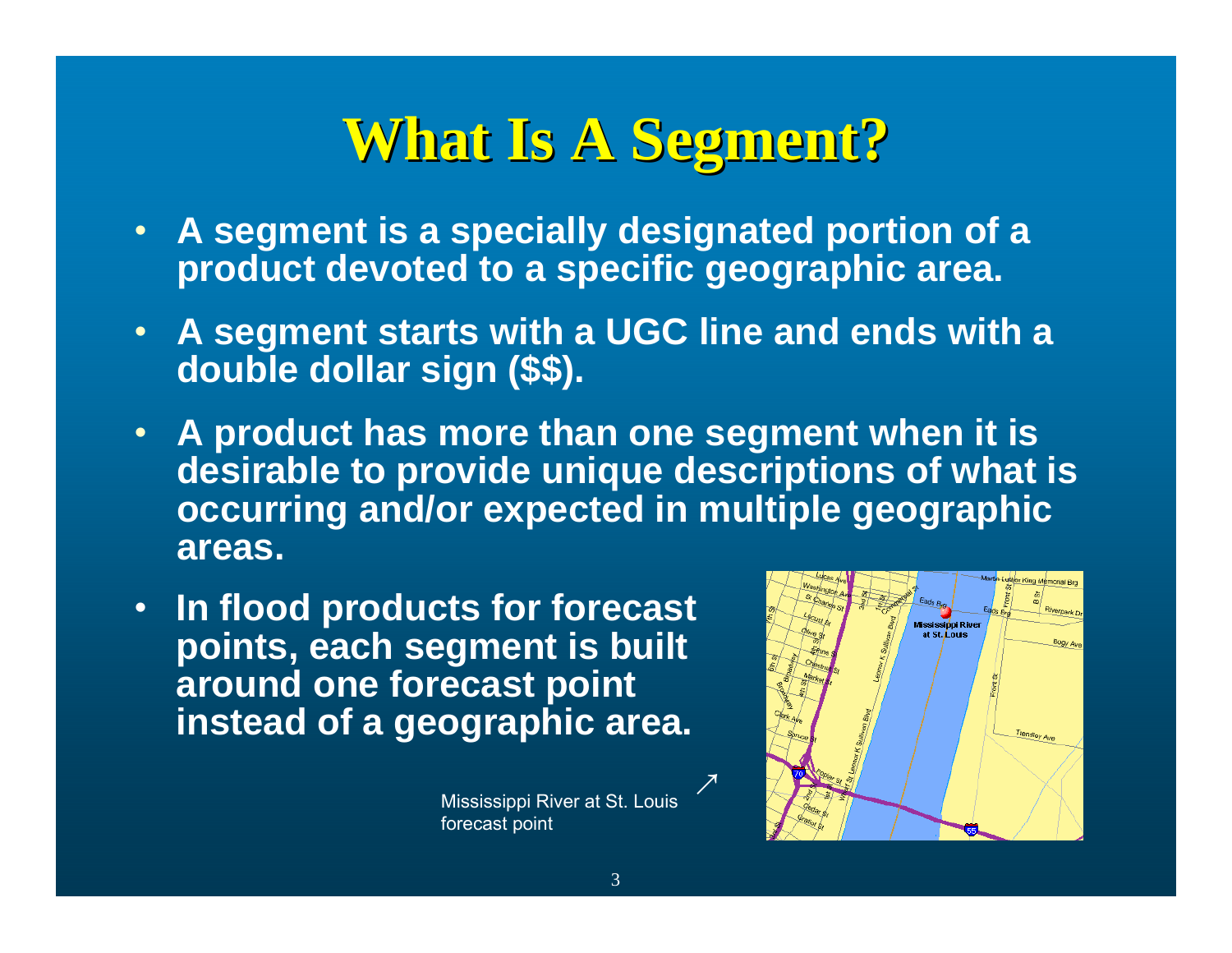### *In the old, unsegmented flood products: , unsegmented flood products:*

- **There is only one UGC, which is located at the top of There is only one UGC, which is located at the top of the product, right after the NWS Communications the product, right after the NWS Communications Identifier Block, Identifier Block,**
- **The single UGC at the top of the product contains all The single UGC at the top of the product contains all the county codes for the entire product, the county codes for the entire product,**
- **The end of the product is marked with a \$\$, and The end of the product is marked with a \$\$, and**
- . Several forecast points could be covered in the product, but there is only one \$\$ at the end of the **product. product.**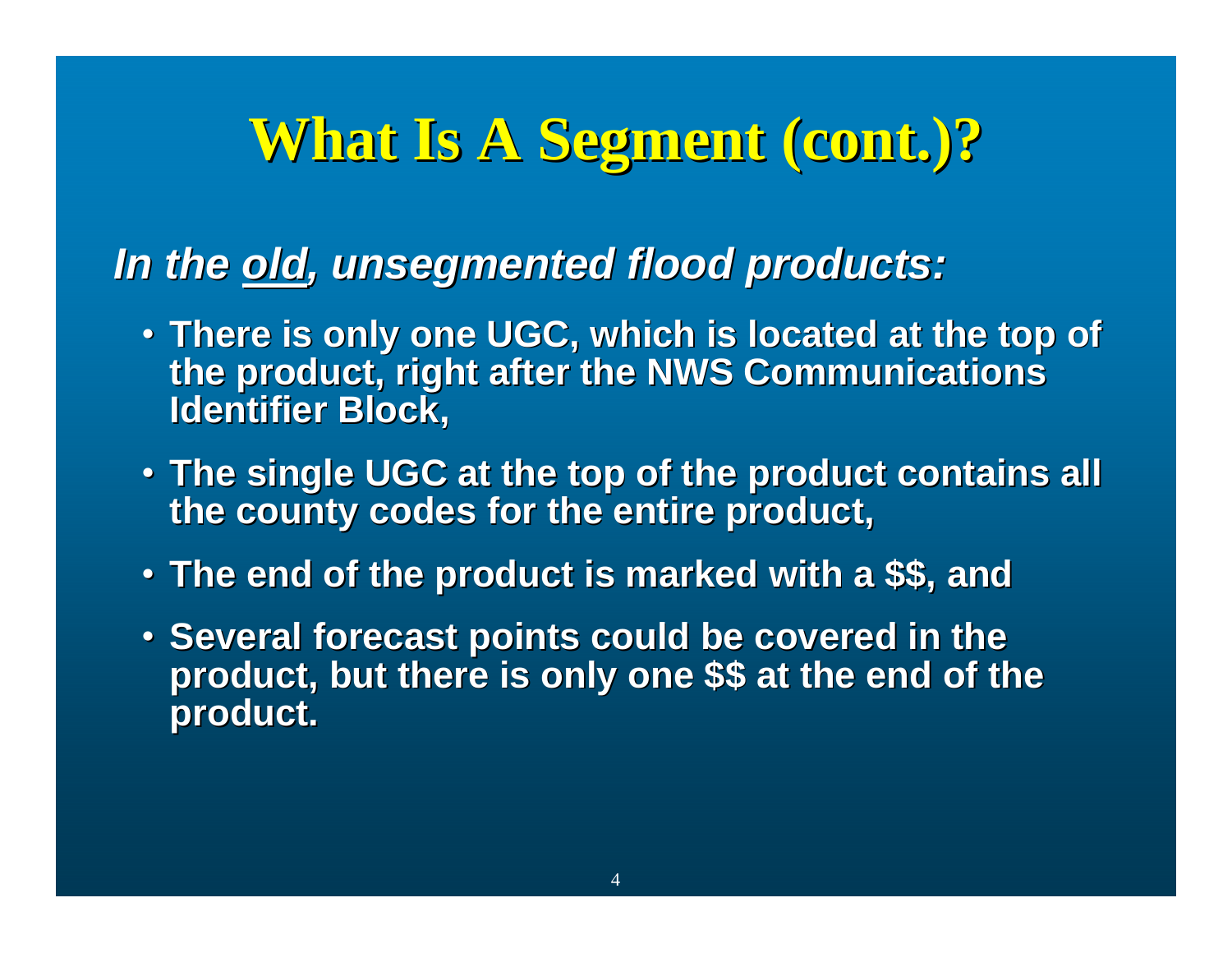### *In the new, segmented flood products: , segmented flood products:*

- There is no UGC at the top of the product instead, a<br>UGC is found at the start of each segment,
- **The UGC at the start of each segment describes only The UGC at the start of each segment describes only the county(s) covered in that segment, the county(s) covered in that segment,**
- Each segment provides information for one forecast<br>point,
- Because a county may have more than one forecast point, the same county FIPS code may appear in more<br>than one UGC.
- VTEC for each forecast point is found right after the UGC for each forecast point,
- **The flood information appears in a new bullet format, The flood information appears in a new bullet format, and**
- **A \$\$ appears at the end of each segment. A \$\$ appears at the end of each segment.**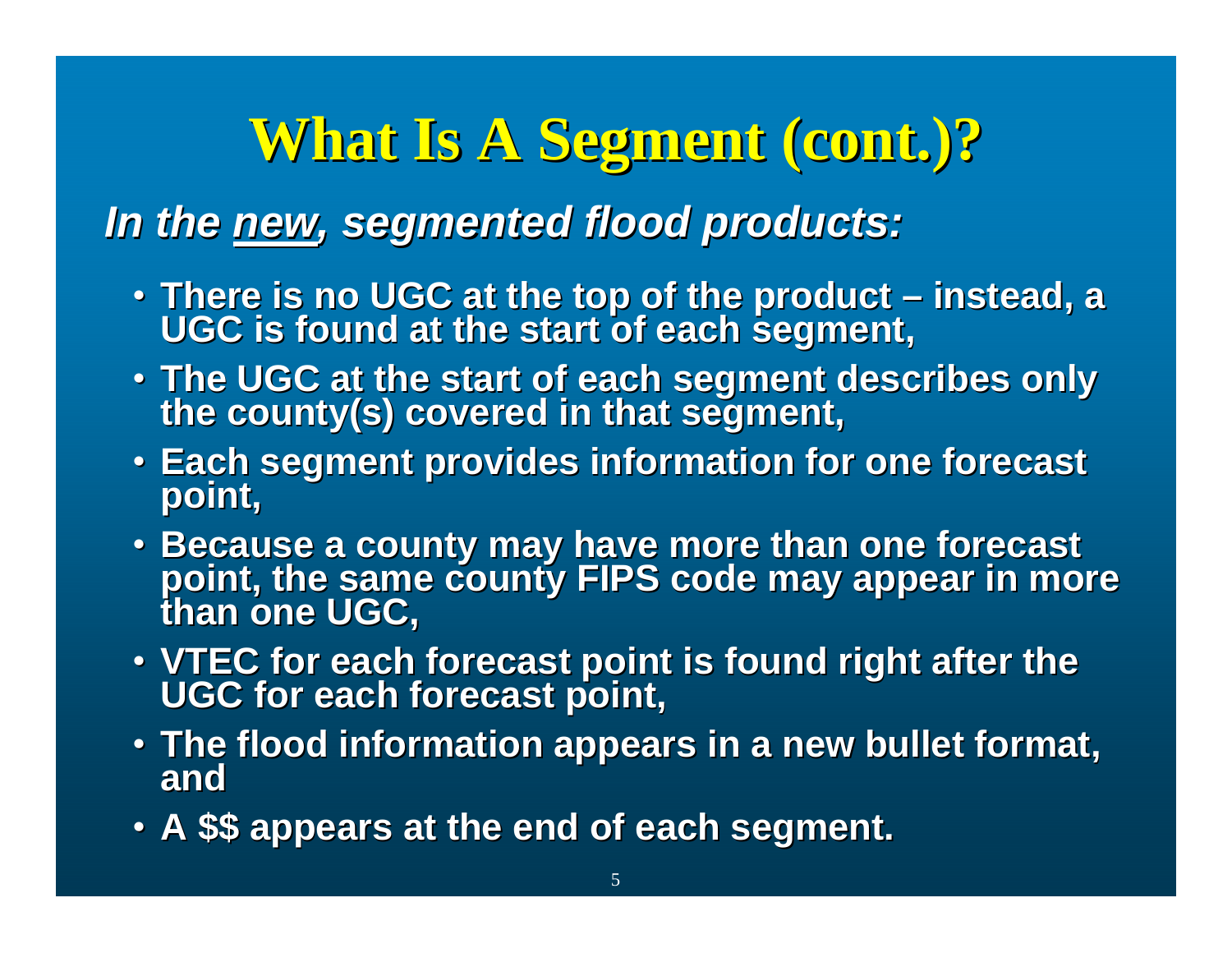**Segmentation by forecast point has four main** *advantages for users: advantages for users:*

- Provides a way to encode vital flood information for **individual forecast points. individual forecast points.**
- Provides for a standardized format for presenting **information which is specific to the type of product and information which is specific to the type of product and the current situation. the current situation.**
- **Provides a point Provides a point-specific code specific code - the NWS location the NWS location identifier (NWSLI) - which can be used to sort, store,** and distribute information on floods at specific **forecast points. forecast points.**
- Allows each individual segment to be linked to the forecast point hydrograph on the NWS Rivers web **page.**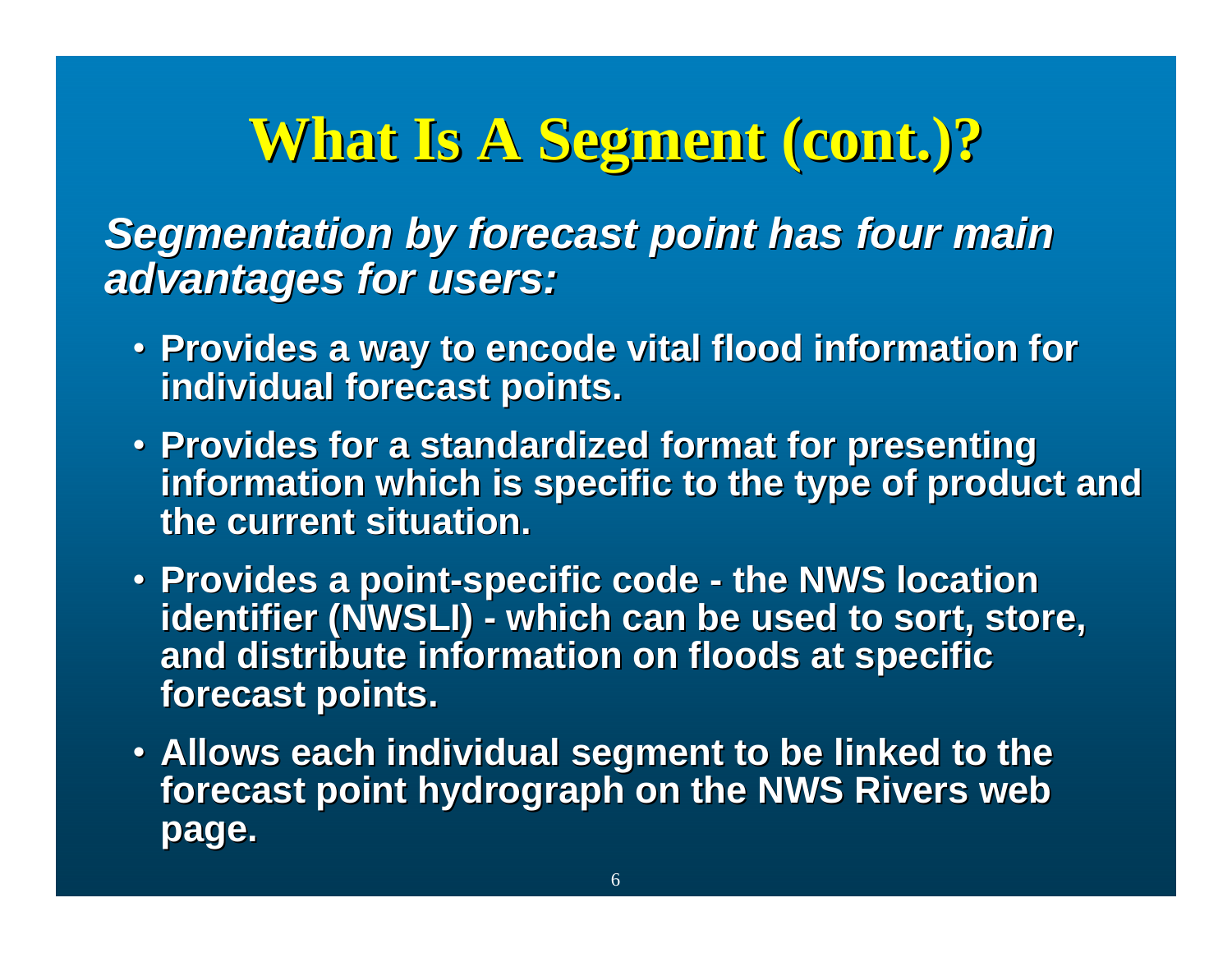### **Here is what a segment in a flood product could look like:**

**NCC049-107-070200-/O.NEW.KMHX.FL.W.0001.080407T1300Z-000000T0000Z/ /KINN7.1.ER.080407T1300Z.080412T0100Z.000000T0000Z.NO/ 1200 PM EDT FRI APR 6 2008**

**THE NATIONAL WEATHER SERVICE IN NEWPORT HAS ISSUED A**

- **\* FLOOD WARNING FORNEUSE RIVER AT KINSTON**
- **\* FROM SATURDAY MORNING UNTIL FURTHER NOTICE**
- **\* AT 9 AM EDT FRIDAY THE STAGE WAS... 13.5 FEET**
- **\* MINOR FLOODING IS FORECAST**
- **\* FLOOD STAGE IS...14.0 FEET**
- **\* FORECAST...FLOOD STAGE WILL BE REACHED AT 900 AM SATURDAY. MAXIMUMSTAGE WILL BE 15.0 FEET AT 900 PM EDT WEDNESDAY. THE RIVER MAY REMAIN ABOVE FLOOD STAGE FOR SEVERAL WEEKS. THE EXACT FLOOD DURATION ISDIFFICULT TO PREDICT DUE TO THE VERY SLOW RISE AND FALL TIMES FORTHIS RIVER.**
- **\* AT 14 FEET...WATER WILL BEGIN TO OVERFLOW INTO LOWLANDS ADJACENT TO THE NEUSE RIVER.**



Neuse River at Kinston ↓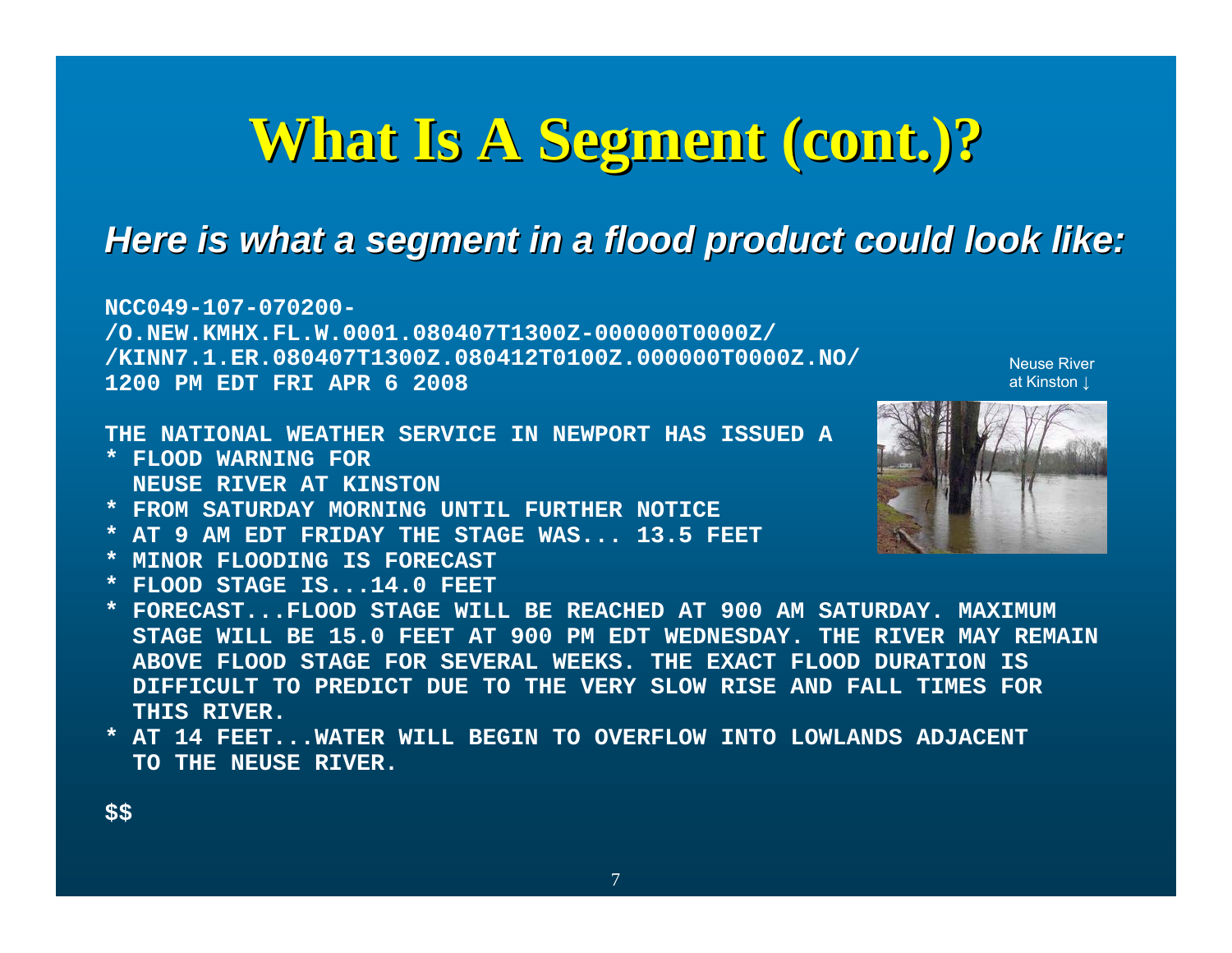## **Where Do the Segments Fit Where Do the Segments Fit Into A Complete Product? Into A Complete Product?**

**WGUS42 KMHX 061600FLWMHX**

**BULLETIN - IMMEDIATE BROADCAST REQUESTED FLOOD WARNING NATIONAL WEATHER SERVICE NEWPORT/MOREHEAD CITY NC 1200 PM EDT FRI APR 6 2008**

**...THE NATIONAL WEATHER SERVICE IN NEWPORT HAS ISSUED A FLOOD WARNINGFOR THE FOLLOWING RIVERS IN NORTH CAROLINA...**

**NEUSE RIVER AT KINSTON AFFECTING CRAVEN AND LENOIR COUNTIESTAR RIVER AT GREENVILLE AFFECTING PITT COUNTY**

**.HEAVY RAINFALL LAST NIGHT IN EASTERN NORTH CAROLINA HAS CAUSED THEALREADY HIGH NEUSE AND TAR RIVERS TO RISE NEAR OR ABOVE FLOOD STAGE.THESE RIVERS RISE AND FALL VERY SLOWLY...SO MINOR FLOODING WILLPERSIST ALONG THEM FOR SEVERAL DAYS.**

**NEVER DRIVE CARS...TRUCKS OR SPORT UTILITY VEHICLES THROUGH FLOODEDAREAS. THE WATER MAY BE TOO DEEP TO ALLOW FOR SAFE PASSAGE.**

**ADDITIONAL INFORMATION IS AVAILABLE AT [HTTP://AHPS.ERH.NOAA.GOV/CGI-BIN/AHPS.CGI?MHX](http://ahps.erh.noaa.gov/CGI-BIN/AHPS.CGI?MHX) /LOWER CASE/ THE NEXT STATEMENT WILL BE ISSUED THIS EVENING AT 1000 PM.**

NCC049-107-070200- /O.NEW.KMHX.FL.W.0001.080407T1300Z-000000T0000Z/ /KINN7.1.ER.080407T1300Z.080412T0100Z.000000T0000Z.NO/ 1200 PM EDT FRI APR 6 2008

THE NATIONAL WEATHER SERVICE IN NEWPORT HAS ISSUED A\* FLOOD WARNING FORNEUSE RIVER AT KINSTON

- 
- (Additional bullets) \*

#### \$\$

NCC147-070200-

 /O.NEW.KMHX.FL.W.0002.080406T1600Z-080410T1000Z/ /PGVN7.1.ER.080406T0400Z.080408T1200Z.080410T1000Z.NO/ 1200 PM EDT FRI APR 6 2008

THE NATIONAL WEATHER SERVICE IN NEWPORT HAS ISSUED A\* FLOOD WARNING FORTAR RIVER AT GREENVILLE

(Additional bullets)

# **}NWS Communications Identifier\* and MND\*\* Header Blocks**

**General Overview/ Synopsis Section** 

\* See<http://www.nws.noaa.gov/tg/awips.html>

\*\*Mass News Disseminator, see 10-1701: [http://www.nws.noaa.gov/directives/sym/](http://www.nws.noaa.gov/directives/sym/pd01017001curr.pdf) [pd01017001curr.pdf](http://www.nws.noaa.gov/directives/sym/pd01017001curr.pdf)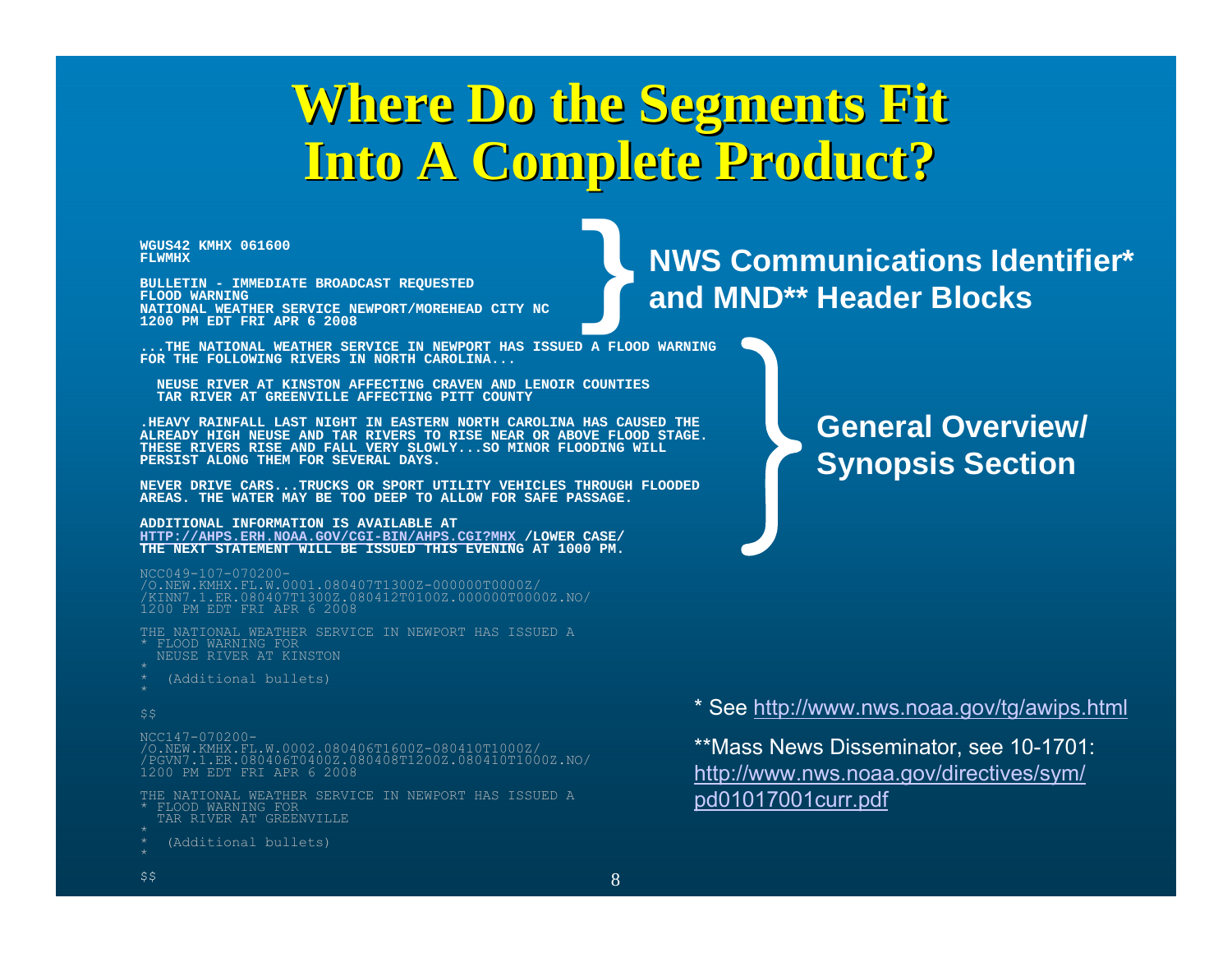## **Where Do the Segments Fit Where Do the Segments Fit Into A Complete Product? (cont.) Into A Complete Product? (cont.)**

WGUS42 KMHX 061600FLWMHX

BULLETIN - IMMEDIATE BROADCAST REQUESTED FLOOD WARNING NATIONAL WEATHER SERVICE NEWPORT/MOREHEAD CITY NC 1200 PM EDT FRI APR 6 2008

...THE NATIONAL WEATHER SERVICE IN NEWPORT HAS ISSUED A FLOOD WARNING FOR THE FOLLOWING RIVERS IN NORTH CAROLINA...

NEUSE RIVER AT KINSTON AFFECTING CRAVEN AND LENOIR COUNTIES TAR RIVER AT GREENVILLE AFFECTING PITT COUNTY

.HEAVY RAINFALL LAST NIGHT IN EASTERN NORTH CAROLINA HAS CAUSED THE ALREADY HIGH NEUSE AND TAR RIVERS TO RISE NEAR OR ABOVE FLOOD STAGE. THESE RIVERS RISE AND FALL VERY SLOWLY...SO MINOR FLOODING WILL PERSIST ALONG THEM FOR SEVERAL DAYS.

NEVER DRIVE CARS...TRUCKS OR SPORT UTILITY VEHICLES THROUGH FLOODEDAREAS. THE WATER MAY BE TOO DEEP TO ALLOW FOR SAFE PASSAGE.

ADDITIONAL INFORMATION IS AVAILABLE AT [HTTP://AHPS.ERH.NOAA.GOV/CGI-BIN/AHPS.CGI?MHX](http://ahps.erh.noaa.gov/CGI-BIN/AHPS.CGI?MHX) /LOWER CASE/ THE NEXT STATEMENT WILL BE ISSUED THIS EVENING AT 1000 PM.

#### **NCC049-107-070200-**

**/O.NEW.KMHX.FL.W.0001.080407T1300Z-000000T0000Z/ /KINN7.1.ER.080407T1300Z.080412T0100Z.000000T0000Z.NO/ 1200 PM EDT FRI APR 6 2008**

**THE NATIONAL WEATHER SERVICE IN NEWPORT HAS ISSUED A\* FLOOD WARNING FOR**

- **NEUSE RIVER AT KINSTON\***
- **\* (Additional bullets)**
- **\***
- **\$\$**

#### **NCC147-070200-**

 **/O.NEW.KMHX.FL.W.0002.080406T1600Z-080410T1000Z/ /PGVN7.1.ER.080406T0400Z.080408T1200Z.080410T1000Z.NO/ 1200 PM EDT FRI APR 6 2008**

**THE NATIONAL WEATHER SERVICE IN NEWPORT HAS ISSUED A\* FLOOD WARNING FORTAR RIVER AT GREENVILLE\*** 

```
* (Additional bullets)
```
**\*\$\$** *Note: bullet text shortened to fit on this page*

**First Segment**

↓

**Second Segment**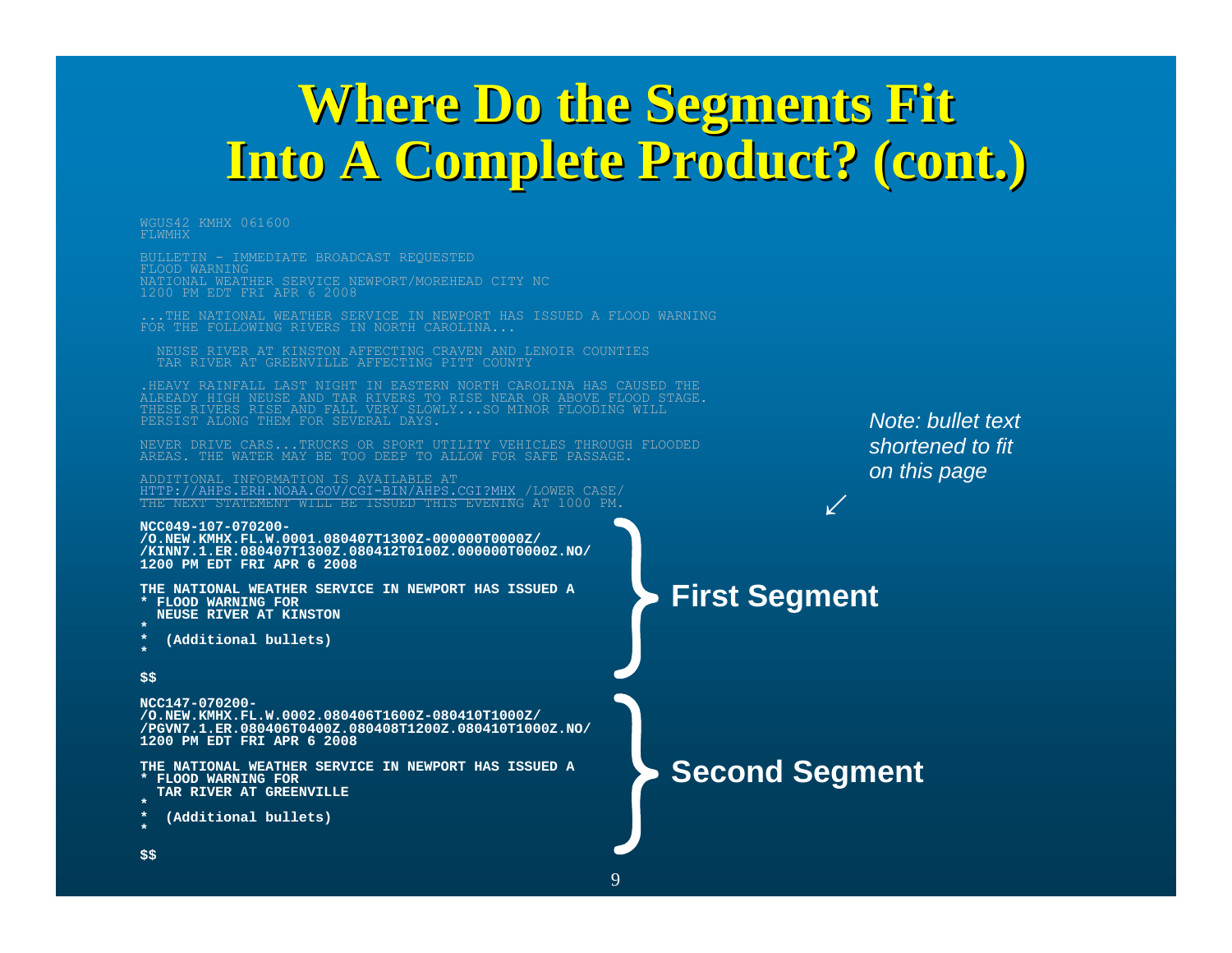# **Summary - Overall Product Layout**

- •**NWS Communications Identifier Block**
- •**MND Header Block**
- •**General Overview Headline (optional)**
- •**General Synopsis (optional)**
- • **One or More Segments**
	- **UGC**
	- **P-VTEC**
	- **H-VTEC**
	- **Date/Time stamp Date/Time stamp**
	- **Segment bullets**
	- **Optional tabular forecast values Optional tabular forecast values**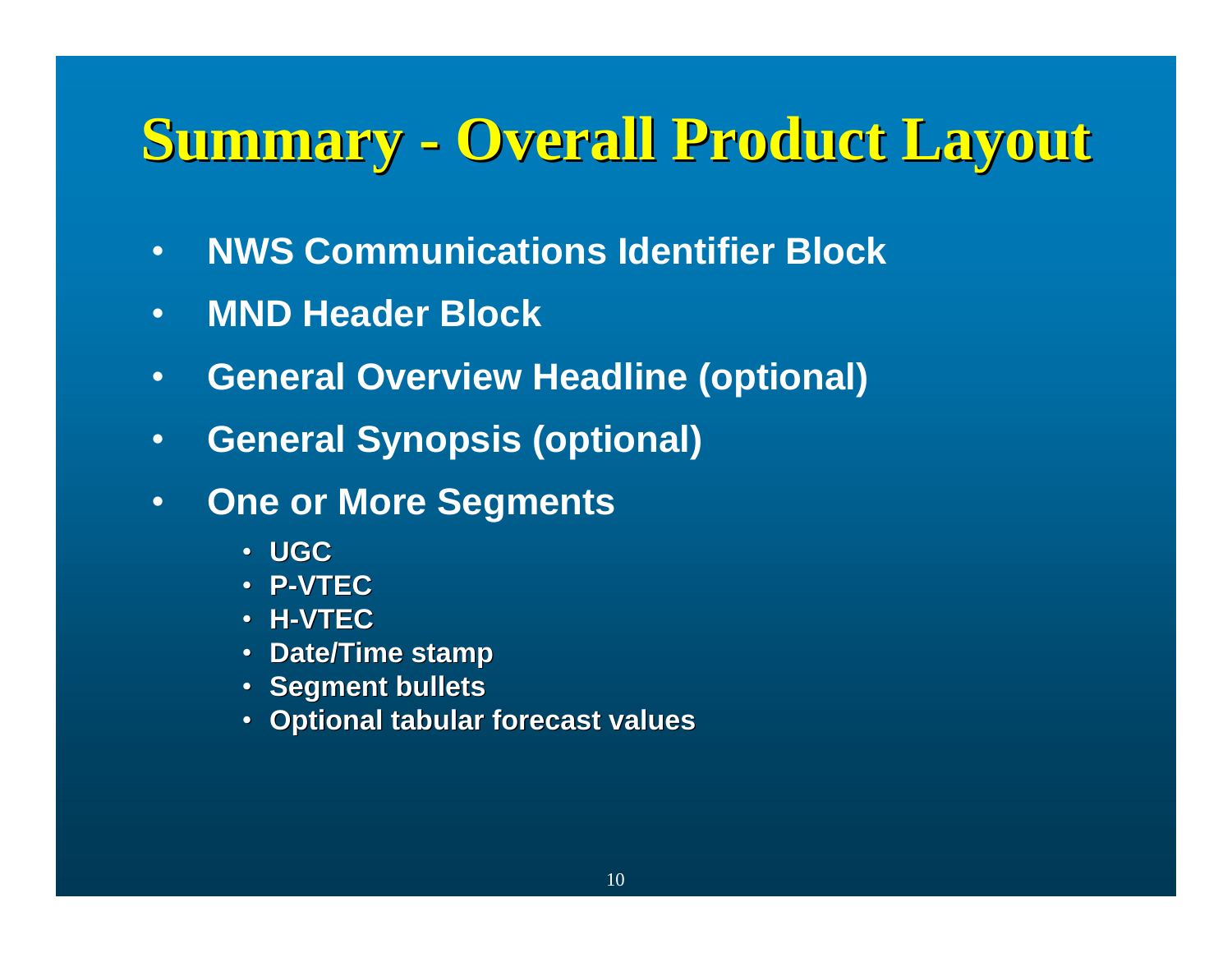## **NWS Communications Identifier NWS Communications Identifier NWS Communications Identifier and MND Header Blocks and MND Header Blocks and MND Header Blocks**

These two blocks appear at the top of all NWS products. **Here is a generic format (see [NWSI 10-1701](http://www.nws.noaa.gov/directives/sym/pd01017001curr.pdf) for details):** 

**WGA1A2ii cccc ddhhmm (BBB) NNNXXX**

**<Broadcast Instruction Line><Product Type Line> NATIONAL WEATHER SERVICE <city state> hhmm am/pm time\_zone day mon dd yyyy**

**} NWS Communications Identifier Block** 

}**MND Header Block**

### In flood products for forecast points, NNN in the second **line of the NWS Communications Identifier Block could be: line of the NWS Communications Identifier Block could be:**

- **FLW (for Flood Warning for Forecast Points) FLW (for Flood Warning for Forecast Points)**
- FLS (for Flood Statement Follow-up to Flood Warning for Forecast Points)
- **FFA (for Flood Watch for Forecast Points) FFA (for Flood Watch for Forecast Points) \***
- FLS (for Flood Advisory for Forecast Points) \*

\* This product only issued in some parts of the U.S.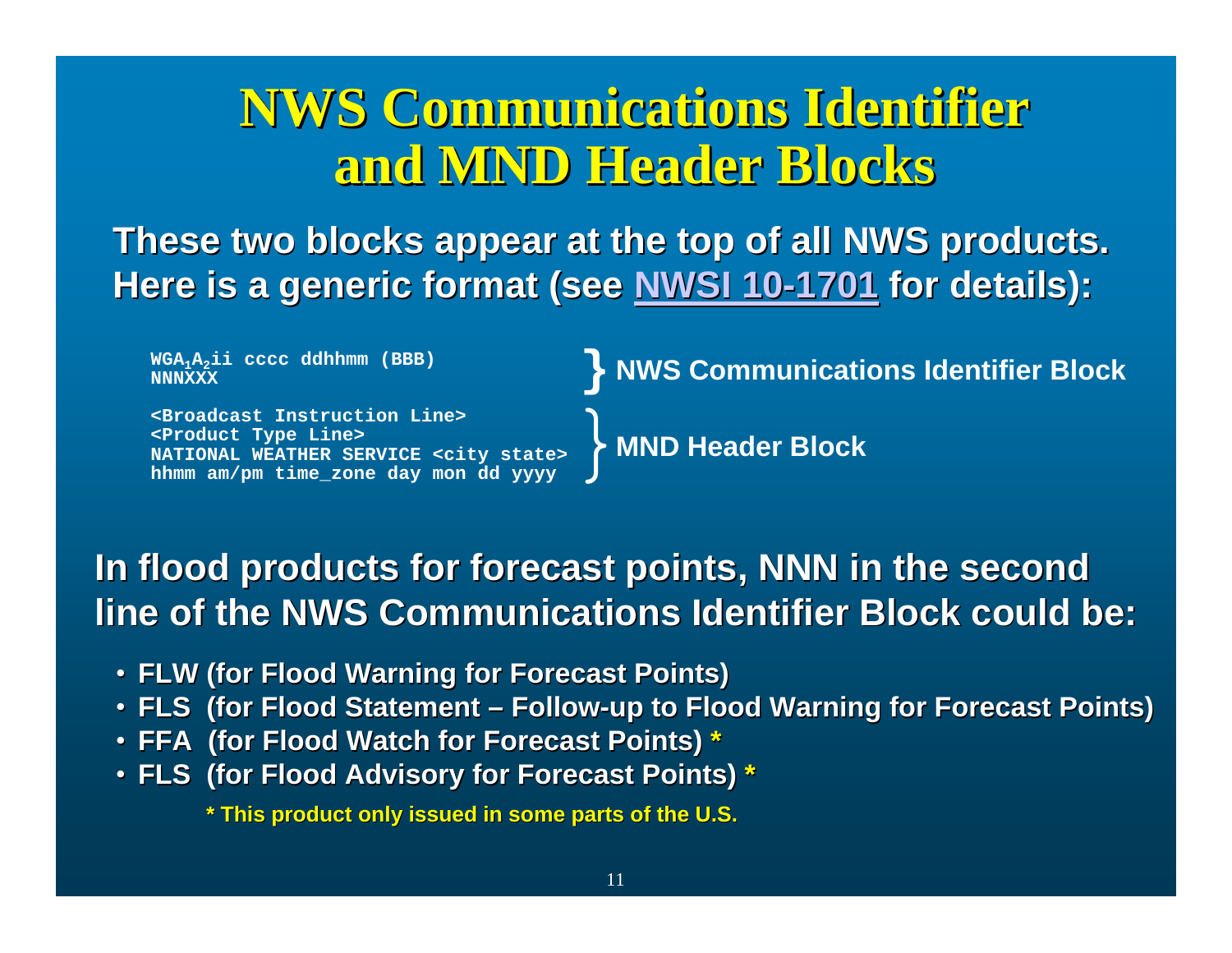## **General Overview/Synopsis Section General Overview/Synopsis Section**

**This section is optional and, if used, appears after the MND header block. Here is a generic format that is often used (but not required): used (but not required):**

```
...THE NATIONAL WEATHER SERVICE IN <WFO location> HAS ISSUED A FLOODWARNING FOR THE FOLLOWING RIVERS IN <geographic area>...
  <river> AT <location> AFFECTING <county #1> COUNTY
  <river> AT <location> AFFECTING <county #1> AND
  <county #2> COUNTIES
  <river> AT <location> AFFECTING <county #1>...
  <county #2> AND <county #3> COUNTIES
.<general synopsis>
<(optional:) call-to-action statement>
ADDITIONAL INFORMATION IS AVAILABLE AT <Web site URL>THE NEXT STATEMENT WILL BE ISSUED <time/day phrase>.
                                                                              General<br>Overview<br>Headline
                                                                              General<br>Synopsis
```
**Note: the optional general overview/synopsis section is completely free-format and is laid out to meet the requirements of local users. The only way for an automated procedure to know when this section is over and the actual product segments begin is to recognize the first UGC line, which ends in dash<6 digits>dash (-######-), or the first VTEC line after the UGC, which starts with a forward slash (/).**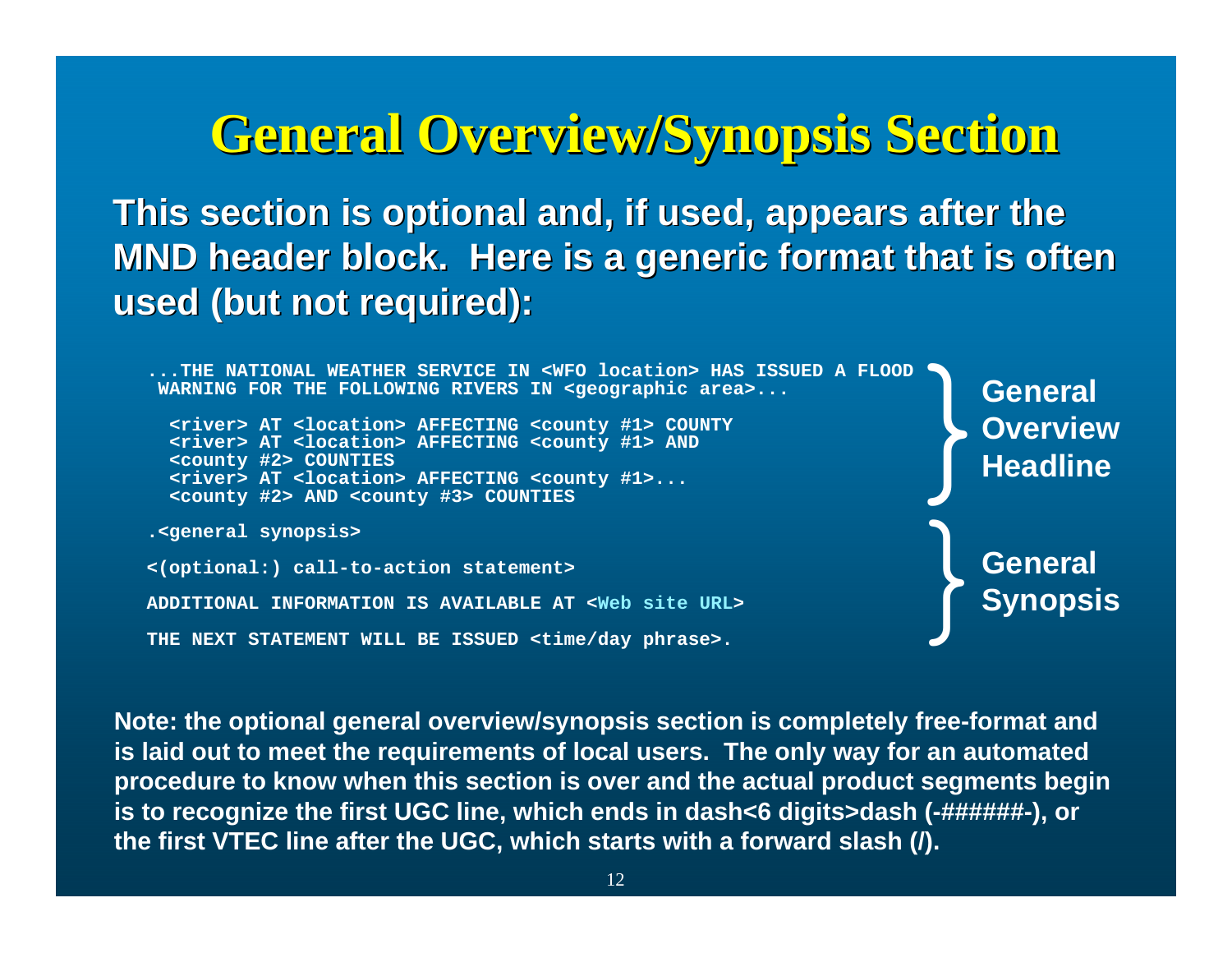## **Beginning of A Segment Beginning of A Segment Beginning of A Segment**

At the start of each segment in flood products for forecast points, four lines provide the encoded information needed **to define the segment: to define the segment:**

**stC001-002-ddhhmm-stC001-002-ddhhmm-1.**

**2.**

- /k.aaa.cccc.pp.s.####.yymmddThhnnZ<sub>B</sub>-yymmddThhnnZ<sub>E</sub>/
- /nwsli.s.ic.yymmddThhnnZ<sub>B</sub>.yymmddThhnnZ<sub>c</sub>.yymmddThhnnZ<sub>E</sub>.fr/ **3.**
- **hhmm am/pm time\_zone day mon dd yyyy hhmm am/pm time\_zone day mon dd yyyy 4.**

- **1. UGC line UGC line (see NWSI 10 [NWSI 10-1701](http://www.nws.noaa.gov/directives/sym/pd01017001curr.pdf) for details) for details)**
- **2. Primary VTEC (P Primary VTEC (P-VTEC) line (string) VTEC) line (string)**
- **3. Hydrologic VTEC (H-VTEC) line (string)**
- **4. Date/Time stamp Date/Time stamp**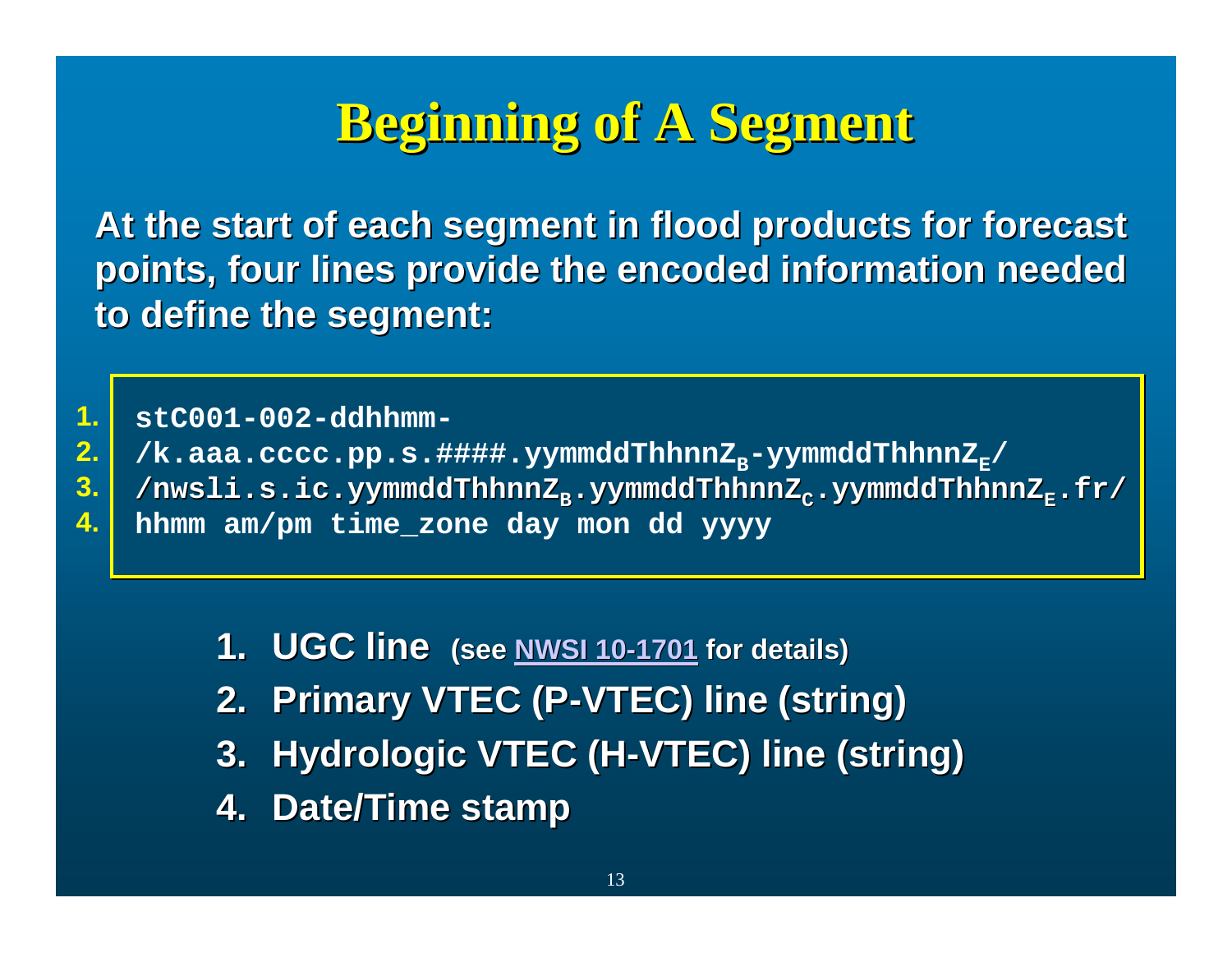## **Beginning of A Segment: UGC Line Beginning of A Segment: UGC Line Beginning of A Segment: UGC Line**

### **stC001-002-ddhhmm-stC001-002-ddhhmm-**

/k.aaa.cccc.pp.s.####.yymmddThhnnZ<sub>B</sub>-yymmddThhnnZ<sub>E</sub>/ /nwsli.s.ic.yymmddThhnnZ<sub>B</sub>.yymmddThhnnZ<sub>c</sub>.yymmddThhnnZ<sub>E</sub>.fr/ hhmm am/pm time\_zone day mon dd yyyy hhmm am/pm time\_zone day mon dd yyyy

| st Two-letter standard P.O. state identifier        |
|-----------------------------------------------------|
| C  UGC format code meaning number(s) that           |
| follow represent county(s) or independent           |
| City(S) (note: zone codes used in flood watch)      |
| 001-002  Placeholder for appropriate FIPS county or |
| independent city number(s)                          |
| -ddhhmm-  Product purge date (dd), hour (hh), and   |
| minute (mm) in UTC                                  |

•**Note: See [NWS Instruction 10-1702](http://www.nws.noaa.gov/directives/sym/pd01017002curr.pdf) for details on UGCs**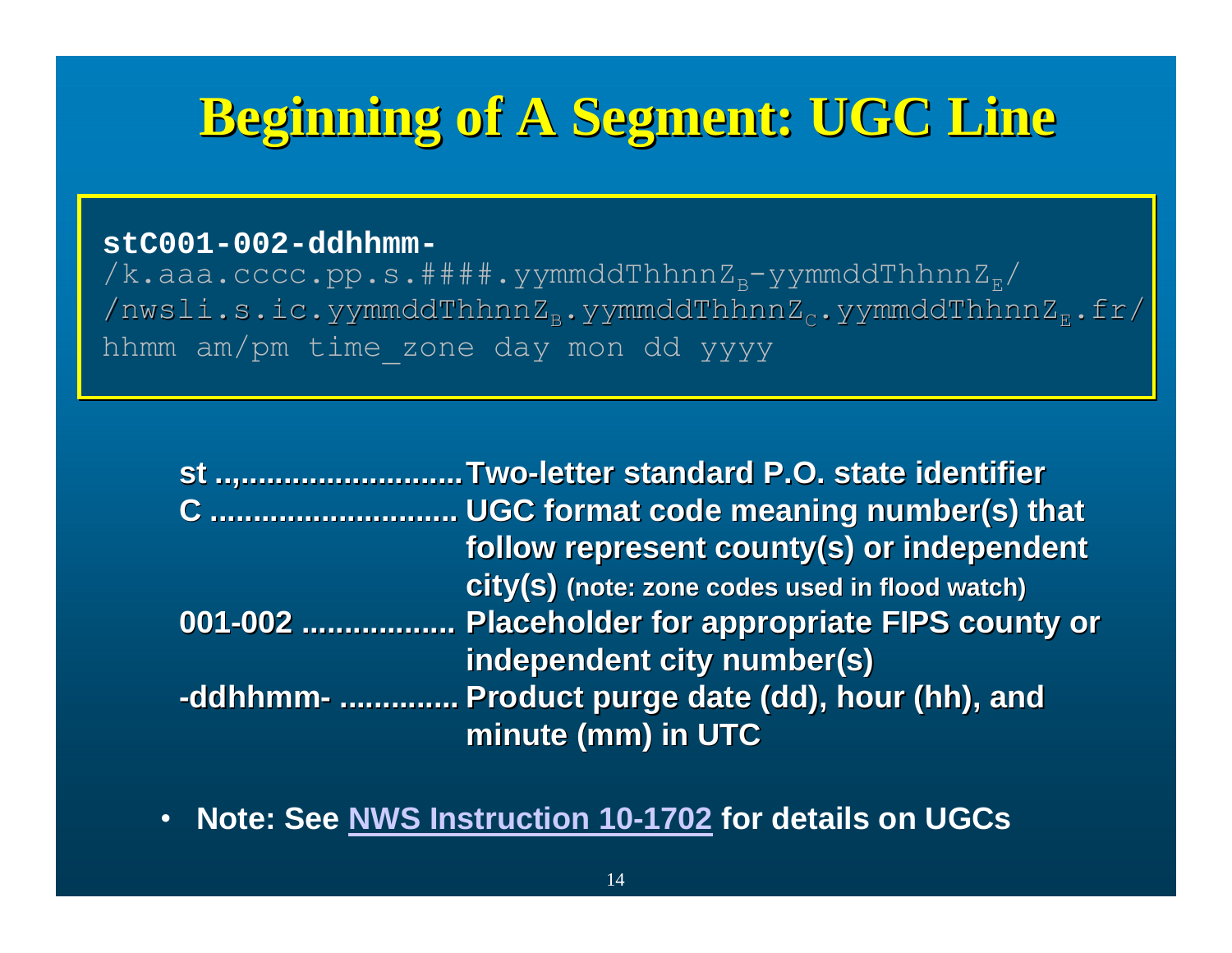## **Beginning of A Segment: P Beginning of A Segment: P-VTEC Line Beginning of A P-VTEC Line VTEC Line**

stC001-002-ddhhmm-/k.aaa.cccc.pp.s.####.yymmddThhnnZ<sub>B</sub>-yymmddThhnnZ<sub>E</sub>/ /nwsli.s.ic.yymmddThhnnZ<sub>B</sub>.yymmddThhnnZ<sub>c</sub>.yymmddThhnnZ<sub>E</sub>.fr/ hhmm am/pm time\_zone day mon dd yyyy hhmm am/pm time\_zone day mon dd yyyy

|                      | k  Product Class (fixed identifier)                 |
|----------------------|-----------------------------------------------------|
| aaa  Action Code     |                                                     |
|                      |                                                     |
| pp  Phenomena Code   |                                                     |
| s  Significance Code |                                                     |
|                      | ####  Event Tracking Number (ETN)                   |
|                      | yymmddThhnnZ <sub>B</sub> Event Beginning Date/Time |
|                      | yymmddThhnnZ <sub>F</sub> Event Ending Date/Time    |
|                      | • yymmdd - Year, Month, and Day                     |

- **hhnn Hour and Minute in UTC**
- **"T" & "Z" - non-numeric characters (FIPS/ANSI) numeric characters**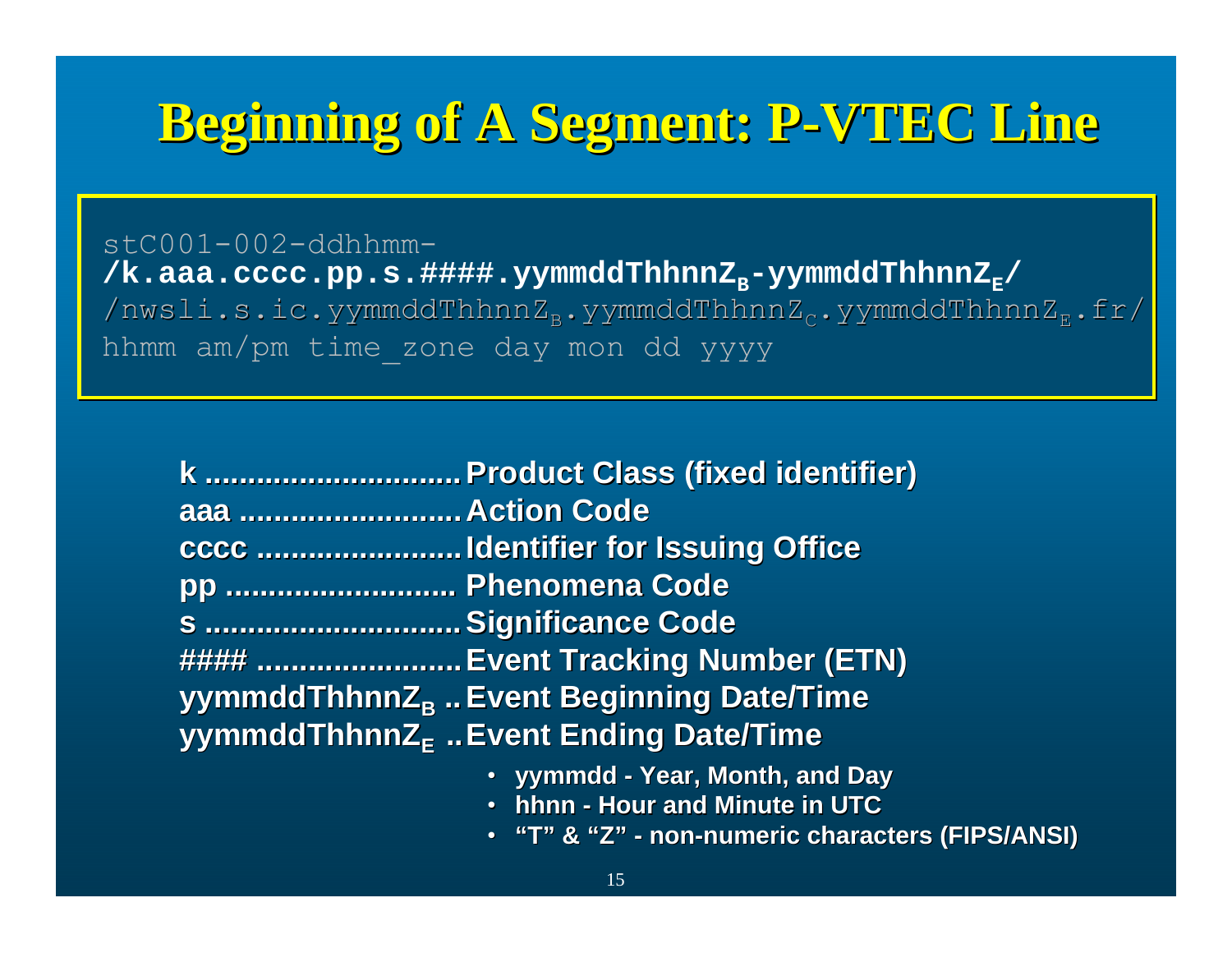## **Beginning of A Segment: H Beginning of A Segment: H-VTEC Line Beginning of A Segment: H-VTEC Line VTEC Line**

stC001-002-ddhhmm-/k.aaa.cccc.pp.s.####.yymmddThhnnZ<sub>B</sub>-yymmddThhnnZ<sub>E</sub>/ /nwsli.s.ic.yymmddThhnnZ<sub>B</sub>.yymmddThhnnZ<sub>c</sub>.yymmddThhnnZ<sub>E</sub>.fr/ hhmm am/pm time\_zone day mon dd yyyy hhmm am/pm time\_zone day mon dd yyyy

|                                                  | nwsli NWS Location Identifier                       |  |
|--------------------------------------------------|-----------------------------------------------------|--|
|                                                  | s Flood Severity Code                               |  |
| ic Immediate Cause                               |                                                     |  |
|                                                  | yymmddThhnnZ <sub>B</sub> Flood Beginning Date/Time |  |
|                                                  | yymmddThhnnZ <sub>c</sub> Flood Crest Date/Time     |  |
| yymmddThhnnZ <sub>F</sub> Flood Ending Date/Time |                                                     |  |
|                                                  | • yymmdd - Year, Month, and Day                     |  |
|                                                  | . hhnn - Hour and Minute in UTC                     |  |
|                                                  | • "T" & "Z" - non-numeric characters (FIPS/ANSI)    |  |
|                                                  | Flood Record Status                                 |  |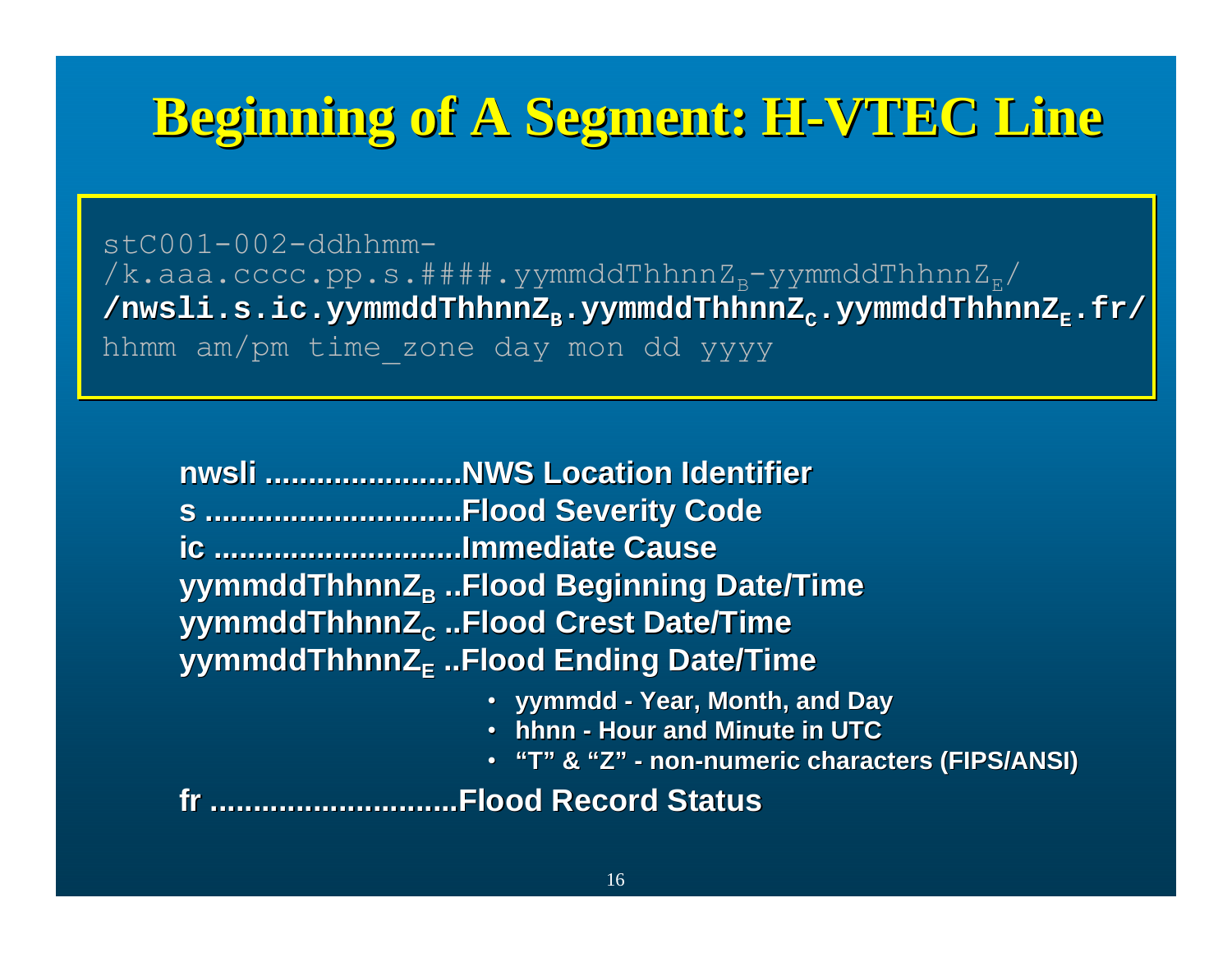## **How Many Different Types of Segments Are There? Segments Are There?**

### *Several different types as determined by: Several different types as determined by:*

- The action being taken for the current hydro**meteorological situation, as indicated by the Action meteorological situation, as indicated by the Action Code (aaa) in the P-VTEC line (e.g., a NEW segment** for a newly issued flood warning),
- The kind of product, as indicated by NNN in the **second line of the NWS communications block second line of the NWS communications block (e.g., FLW, FLS), and (e.g., FLW, FLS), and**
- Special hydrologic situations (e.g., increase in **flood category). flood category).**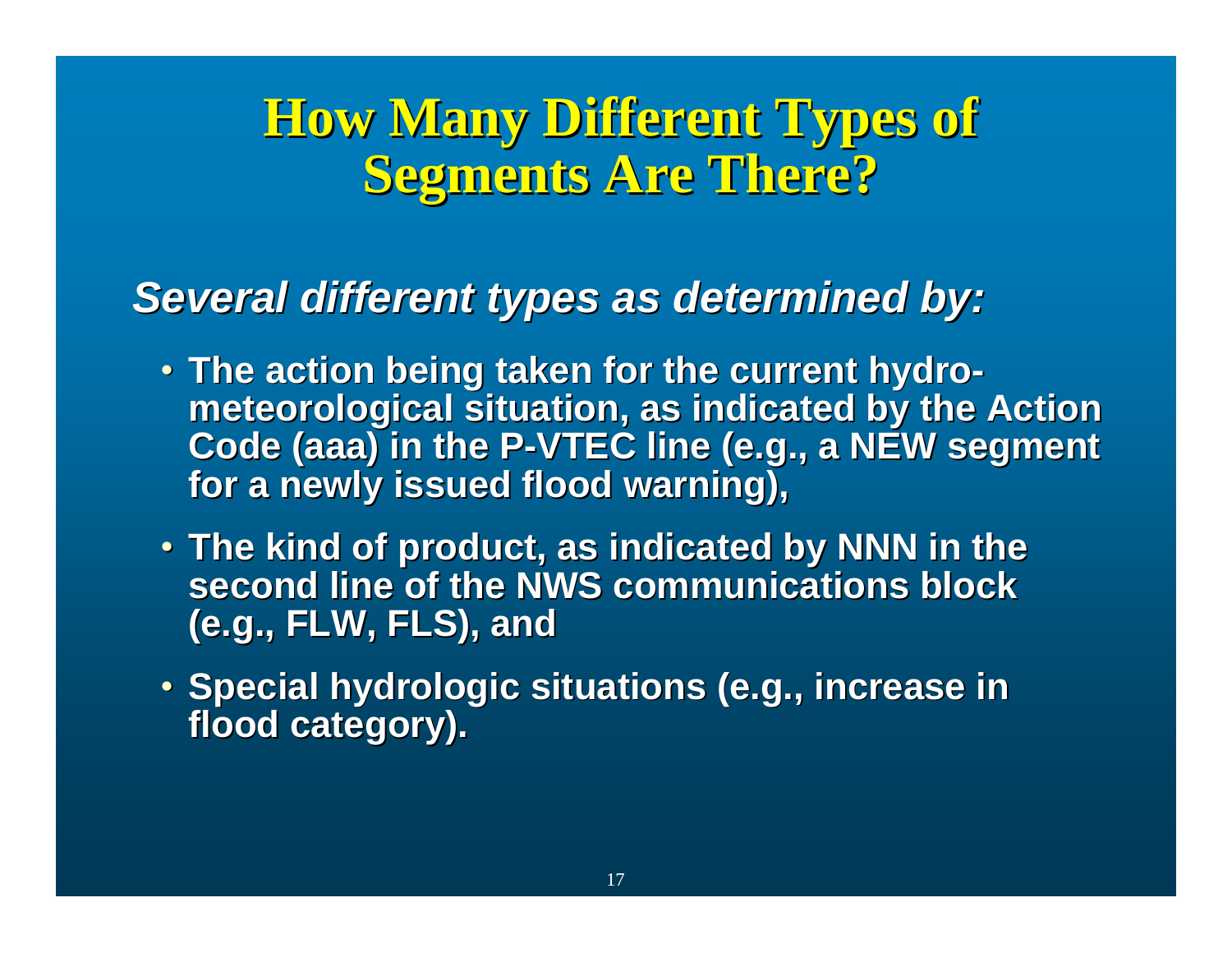## **Types of Segments In Flood Warnings Types of Segments In Flood Warnings for Forecast Points (FLW) for Forecast Points (FLW)**

- **Initial Issuance (NEW)**
- **Non-flood (ROU)**
	- •**Note: this is often used in FLS also**
- **Category Increase (CON or EXT)**
- **Correction (COR)**
	- • **No additional details will be provided for COR segments on subsequent slides – they are just revisions of previously issued segments with VTEC action code aaa reset to COR .**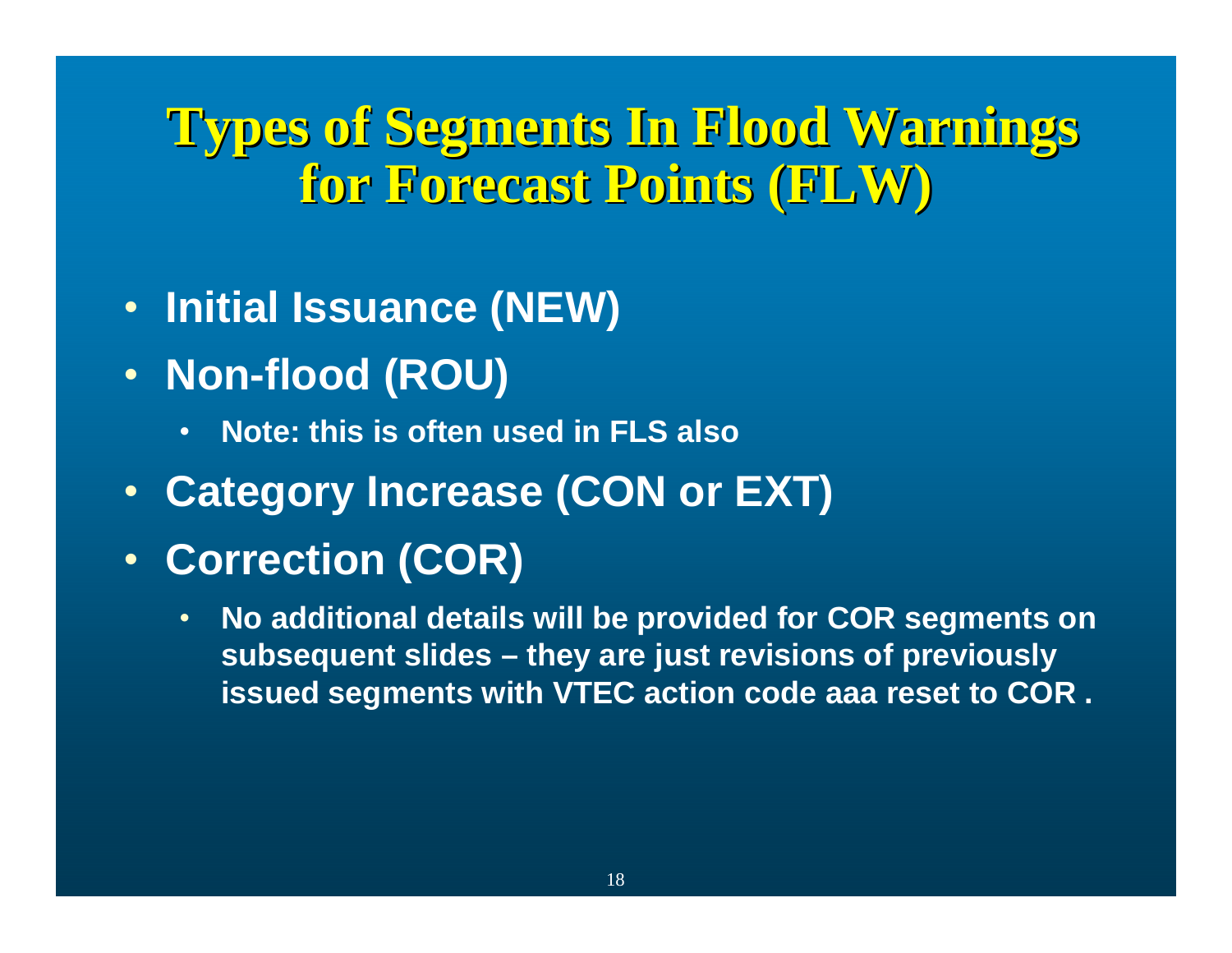## **Initial Issuance (NEW) Segment Initial Issuance (NEW) Segment Initial Issuance (NEW) Segment Format In Flood Warnings Format In Flood Warnings Format In Flood Warnings**

**stC001-002-ddhhmm-stC001-002-ddhhmm-**/k.NEW.cccc.FL.W.####.yymmddThhnnZ<sub>E</sub>-yymmddThhnnZ<sub>E</sub>/ **/nwsli.s.ic.yymmddThhnnZB.yymmddThhnnZC.yymmddThhnnZE.fr/ /nwsli.s.ic.yymmddThhnnZB.yymmddThhnnZC.yymmddThhnnZE.fr/ hhmm am/pm time\_zone day mon dd yyyy hhmm am/pm time\_zone day mon dd yyyy**

**Required – White Required in Certain Cases – Orange Optional – Yellow**

**...Headline......Headline...**

**THE NATIONAL WEATHER SERVICE IN <WFO location> HAS ISSUED ATHE NATIONAL WEATHER SERVICE IN <WFO location> HAS ISSUED A**

- **\* FLOOD WARNING FOR\* FLOOD WARNING FOR<river/stream name> <proximity term - e.g., AT> <location> <river/stream name> <proximity term - e.g., AT> <location>**
- **\* <FROM <time/day phrase> TO <<time/day phrase> or UNTIL FURTHER NOTICE>> \* <FROM <time/day phrase> TO <<time/day phrase> or UNTIL FURTHER NOTICE>> or <UNTIL <time/day phrase> or FURTHER NOTICE> or <UNTIL <time/day phrase> or FURTHER NOTICE>**
- **\* AT <time> <day> THE <STAGE/FLOW> WAS...<stage/flow> \* AT <time> <day> THE <STAGE/FLOW> WAS...<stage/flow>**
- **\* <category> FLOODING IS OCCURRING AND <category> FLOODING IS FORECAST \* <category> FLOODING IS OCCURRING AND <category> FLOODING IS FORECAST**
- **\* <other stage/flow type> <STAGE/FLOW> IS... <stage/flow> \* <other stage/flow type> <STAGE/FLOW> IS... <stage/flow>**
- **\* FLOOD <STAGE/FLOW> IS... <flood stage/flow> \* FLOOD <STAGE/FLOW> IS... <flood stage/flow>**
- **\* FORECAST...FLOOD <STAGE/FLOW> WILL BE REACHED AT <time> <day>. <One or \* FORECAST...FLOOD <STAGE/FLOW> WILL BE REACHED AT <time> <day>. <One or more sentences with additional forecast information such as forecastmore sentences with additional forecast information such as forecastcrest/time and time for fall below flood stage.> <If second bullet uses crest/time and time for fall below flood stage.> <If second bullet uses "further notice," include best estimate of flood duration and briefly "further notice," include best estimate of flood duration and briefly explain why it can't be specified exactly.> explain why it can't be specified exactly.>**
- **\* <description of impacts at given stage(s)/flow(s)> \* <description of impacts at given stage(s)/flow(s)>**
- **\* <flood history information> \* <flood history information>**

### **&&&&**

**<tabular observed/forecast values for segment> <tabular observed/forecast values for segment>**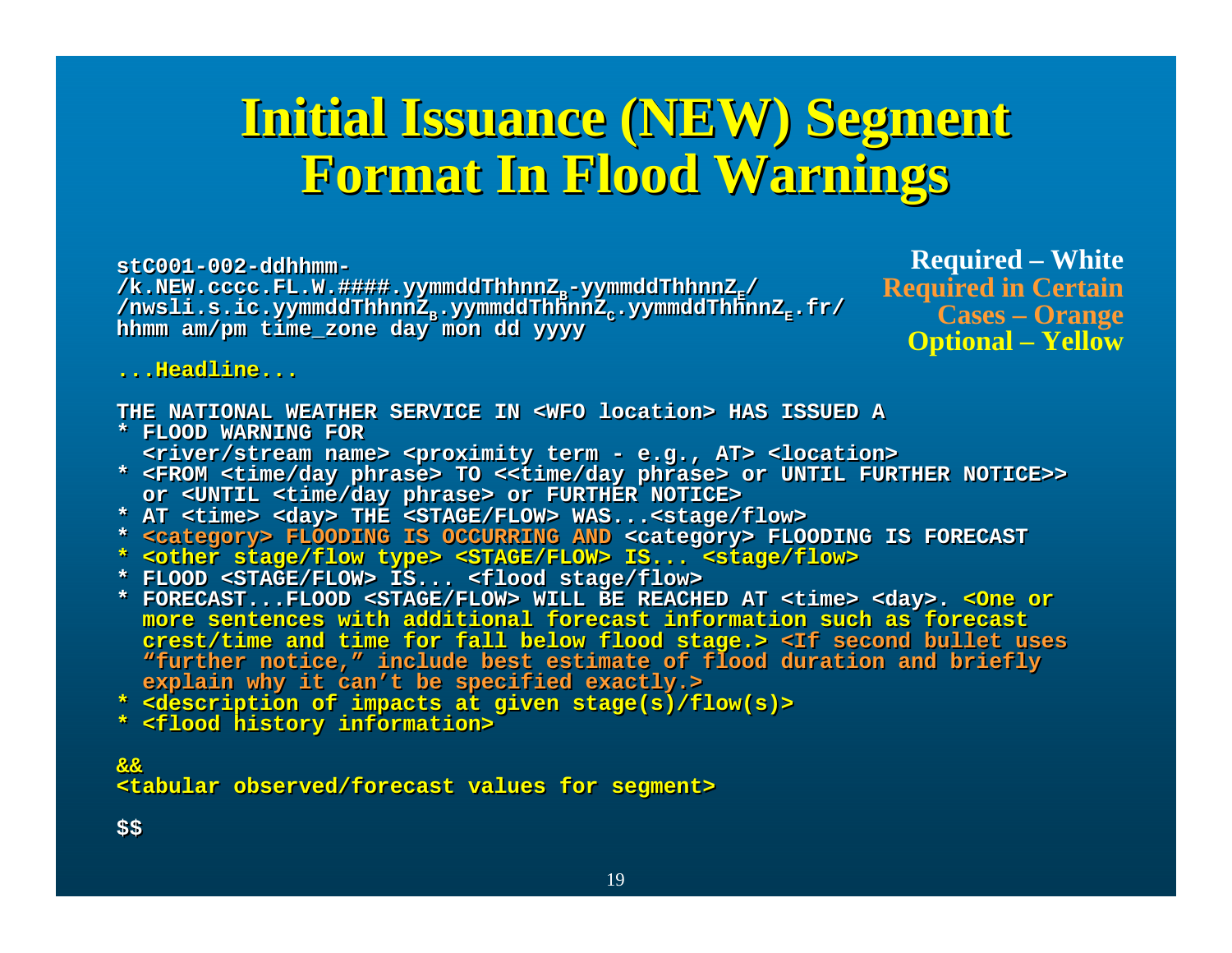## **Non-Flood (ROU) Segment Format In Flood Warnings Non-Flood (ROU) Segment Flood (ROU) Segment Format In Flood Warnings Format In Flood Warnings**

**stC001-002-ddhhmm-stC001-002-ddhhmm- /k.ROU.cccc.HY.S.0000.000000T0000Z-000000T0000Z/ /k.ROU.cccc.HY.S.0000.000000T0000Z-000000T0000Z/ /nwsli.N.ic.000000T0000Z.000000T0000Z.000000T0000Z.OO/ /nwsli.N.ic.000000T0000Z.000000T0000Z.000000T0000Z.OO/ hhmm am/pm time\_zone day mon dd yyyy hhmm am/pm time\_zone day mon dd yyyy**

**Required – White Optional – Yellow**

### **FORECAST INFORMATION FORFORECAST INFORMATION FOR**

- **<river/stream name> <proximity term - e.g., AT> <location> <river/stream name> <proximity term - e.g., AT> <location>**
- **\* AT <time> <day> THE <STAGE/FLOW> WAS...<stage/flow> \* AT <time> <day> THE <STAGE/FLOW> WAS...<stage/flow>**
- **\* NO FLOODING IS CURRENTLY FORECAST\* NO FLOODING IS CURRENTLY FORECAST**
- **\* <other stage/flow type> <STAGE/FLOW> IS... <stage/flow> \* <other stage/flow type> <STAGE/FLOW> IS... <stage/flow>**
- **\* FLOOD <STAGE/FLOW> IS... <flood stage/flow> \* FLOOD <STAGE/FLOW> IS... <flood stage/flow>**
- **\* FORECAST...<One or more sentences with information such as the magnitude \* FORECAST...<One or more sentences with information such as the magnitude and timing for the forecast peak stage/flow. and timing for the forecast peak stage/flow.**
- **\* <description of impacts at given stage(s)/flow(s)> \* <description of impacts at given stage(s)/flow(s)>**
- **\* <flood history information> \* <flood history information>**

**&&&&**

**<tabular observed/forecast values for segment> <tabular observed/forecast values for segment>**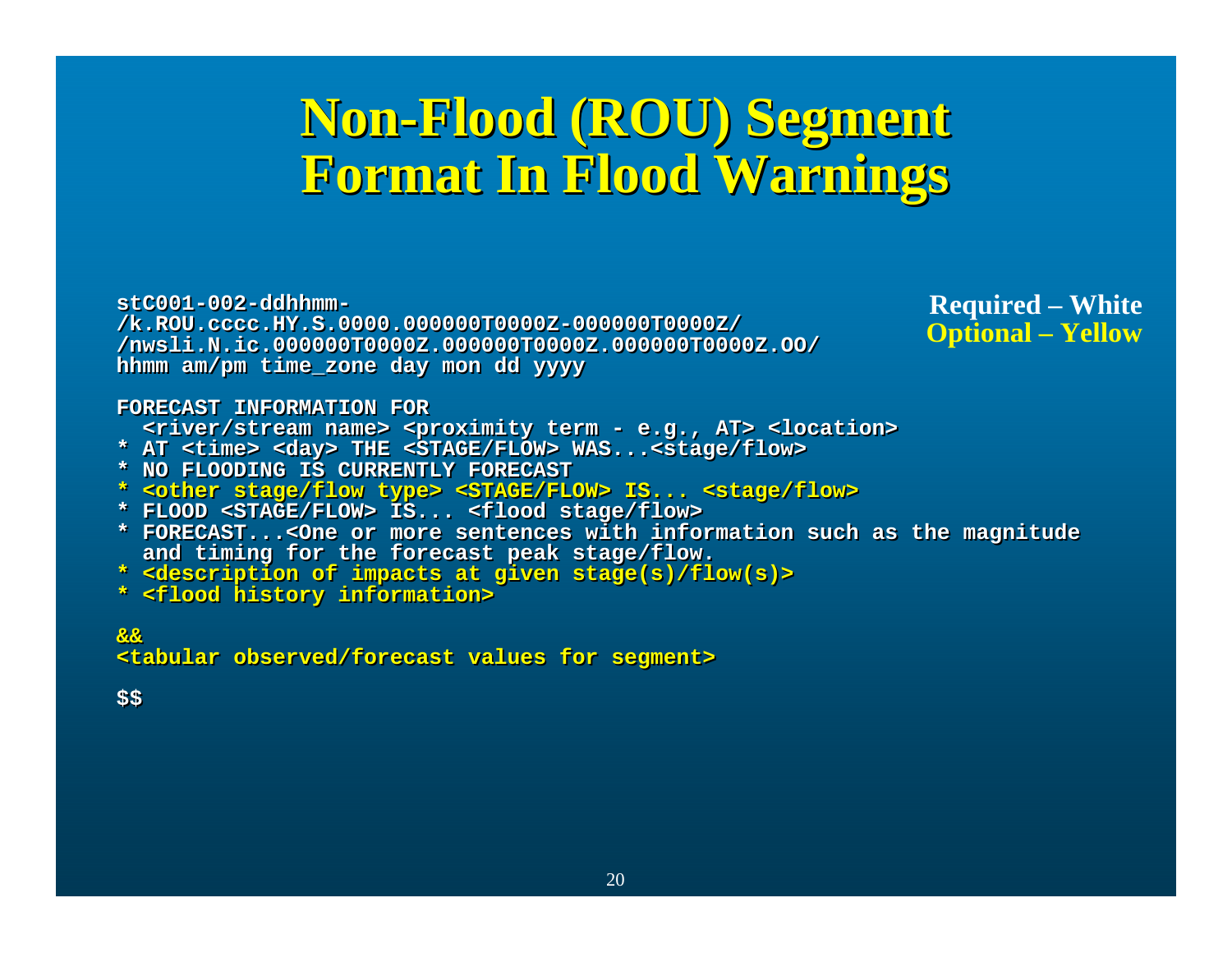## **Category Increase Segment Format Category Increase Segment Format Category Increase Segment Format In Flood Warnings Flood Warnings In Flood Warnings**

**stC001-002-ddhhmm-stC001-002-ddhhmm-**

/k.<CON or EXT>.cccc.FL.W.####.yymmddThhnnZ<sub>E</sub>-yymmddThhnnZ<sub>E</sub>/ /nwsli.s.ic.yymmddThhnnZ<sub>B</sub>.yymmddThhnnZ<sub>c</sub>.yymmddThhnnZ<sub>E</sub>.fr/ **hhmm am/pm time\_zone day mon dd yyyy** /nwsli.s.ic.yymmddThhnnZ<sub>s</sub>.yymmddThhnnZ<sub>c</sub>.yymmddThhnnZ<sub>E</sub>.fr/ **hhmm am/pm time\_zone day mon dd yyyy**

**Required – White Required in Certain Cases – Orange Optional – Yellow**

**...FORECAST FLOODING INCREASED FROM <cat.> TO <cat.> AND INCREASED IN...FORECAST FLOODING INCREASED FROM <cat.> TO <cat.> AND INCREASED INDURATION UNTIL <time/day phrase>... DURATION UNTIL <time/day phrase>...**

#### **THE FLOOD WARNING CONTINUES FORTHE FLOOD WARNING CONTINUES FOR**

**<river/stream name> <proximity term - e.g., AT> <location> <river/stream name> <proximity term - e.g., AT> <location>**

- **\* <FROM <time/day phrase> TO <<time/day phrase> or UNTIL FURTHER NOTICE>> \* <FROM <time/day phrase> TO <<time/day phrase> or UNTIL FURTHER NOTICE>> or <UNTIL <time/day phrase> or FURTHER NOTICE> or <UNTIL <time/day phrase> or FURTHER NOTICE>**
- **\* AT <time> <day> THE <STAGE/FLOW> WAS...<stage/flow> \* AT <time> <day> THE <STAGE/FLOW> WAS...<stage/flow>**
- **\* <category> FLOODING IS OCCURRING AND <category> FLOODING IS FORECAST \* <category> FLOODING IS OCCURRING AND <category> FLOODING IS FORECAST**
- **\* <other stage/flow type> <STAGE/FLOW> IS... <stage/flow> \* <other stage/flow type> <STAGE/FLOW> IS... <stage/flow>**
- **\* FLOOD <STAGE/FLOW> IS... <flood stage/flow> \* FLOOD <STAGE/FLOW> IS... <flood stage/flow>**
- **FORECAST...One or more sentences with forecast information such as when FORECAST...One or more sentences with forecast information such as when flood stage will be reached, forecast crest/time, and time for fall below flood stage will be reached, forecast crest/time, and time for fall below flood stage.> <If second bullet uses "FURTHER NOTICE," include best estimate flood stage.> <If second bullet uses "FURTHER NOTICE," include best estimate of flood duration and briefly explain why it can't be specified exactly.> of flood duration and briefly explain why it can't be specified exactly.>**
- **\* <description of impacts at given stage(s)/flow(s)> \* <description of impacts at given stage(s)/flow(s)>**
- **\* <flood history information> \* <flood history information>**

**&&&&<tabular observed/forecast values for segment> <tabular observed/forecast values for segment>**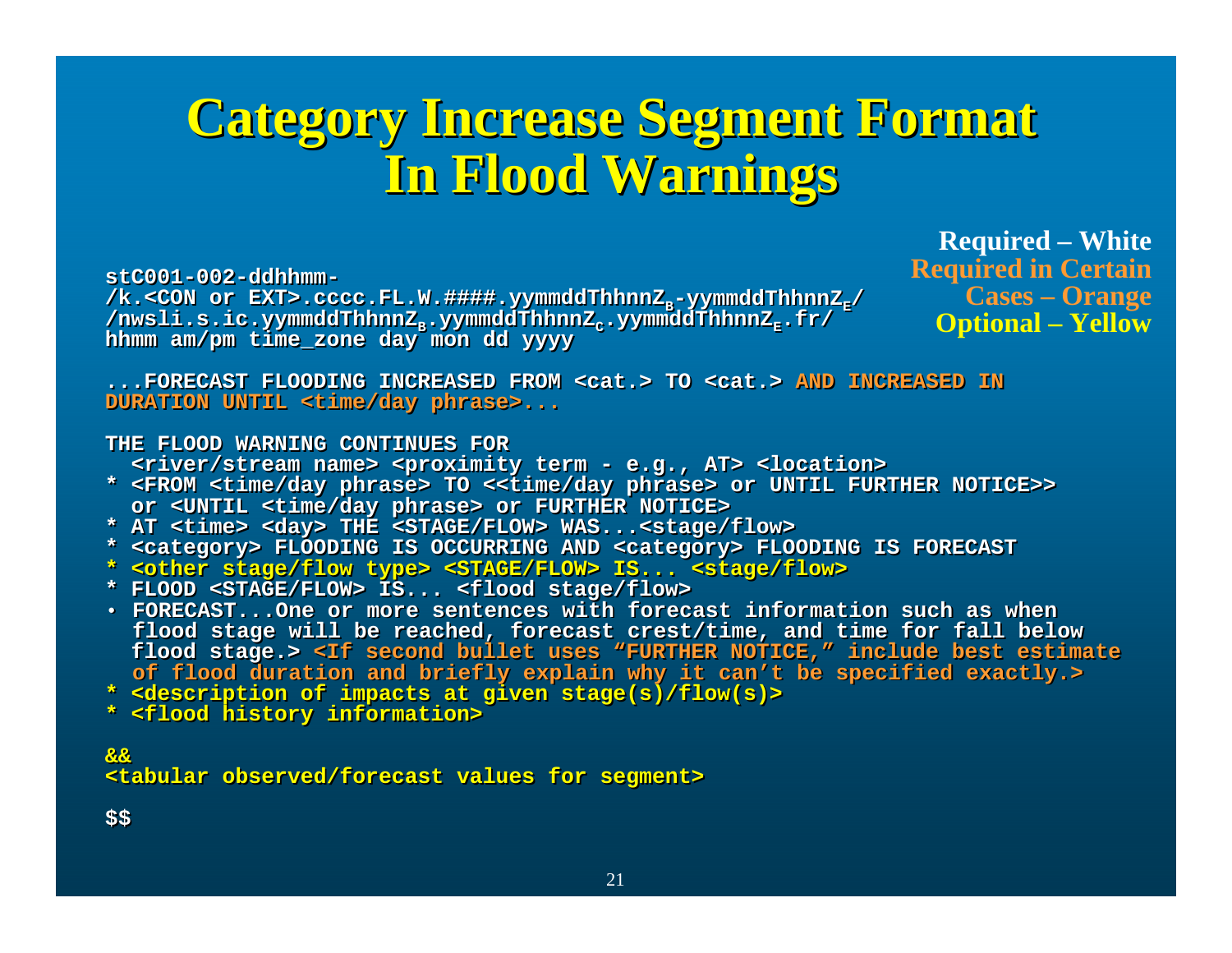## **Types of Segments In Flood Statement -**Follow Up to Flood Warnings (FLS)

- **Continuation (CON) (Very common)**
- **Non-flood (ROU)**
- **Change in Flood Timing (EXT)**
- **Forecasting End of Event for First Time (EXT)**
- **Cancellation (CAN)**
- **Expiration (EXP)**
- **Correction (COR)**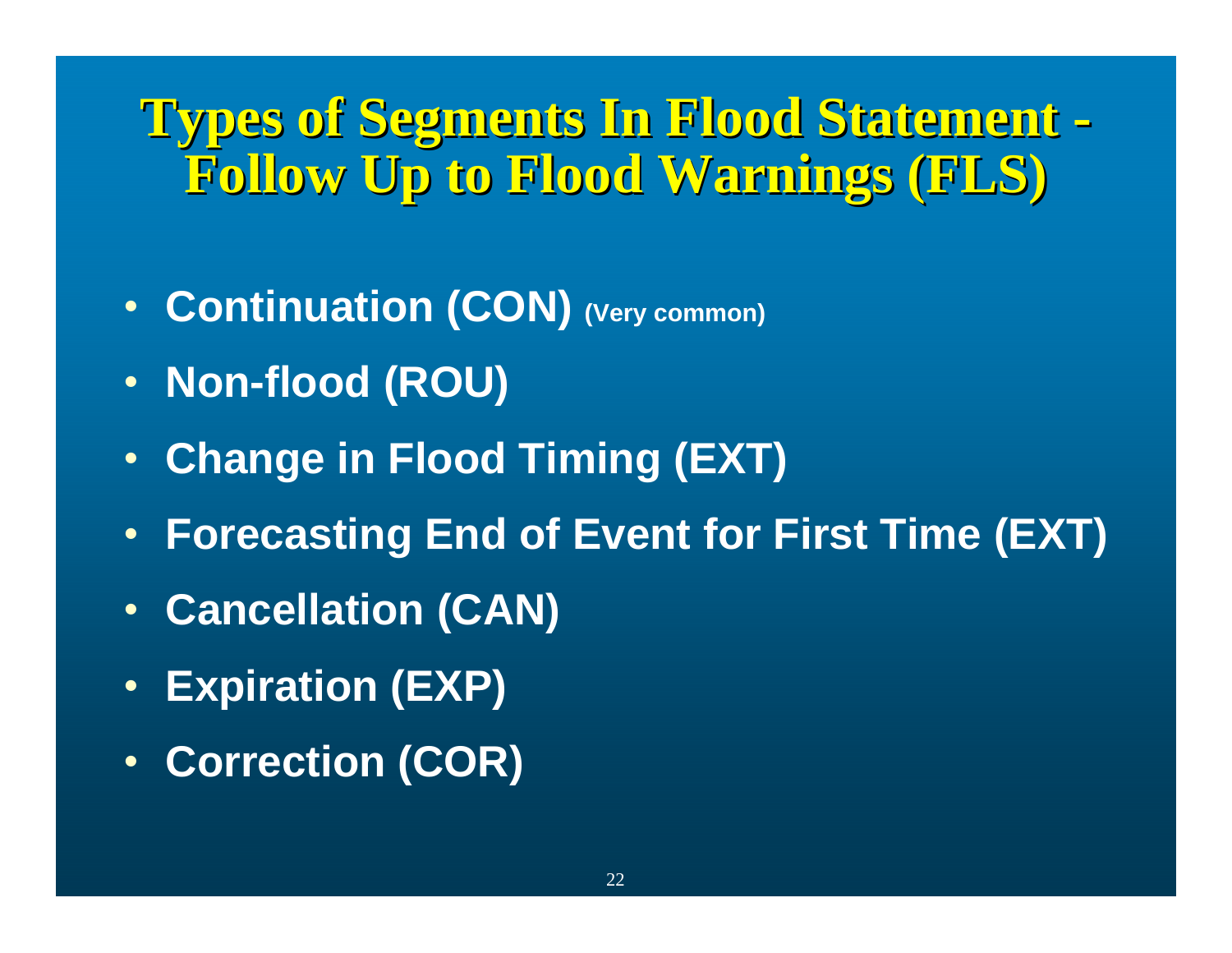## **Flood Statement – Flood Statement Flood Statement – CON Segment Format CON Segment Format CON Segment Format**

**stC001-002-ddhhmm-stC001-002-ddhhmm-**/**k.CON.cccc.FL.W.####.yymmddThhnnZ<sub>E</sub>-yymmddThhnnZ<sub>E</sub>/ /nwsli.s.ic.yymmddThhnnZB.yymmddThhnnZC.yymmddThhnnZE.fr/ /nwsli.s.ic.yymmddThhnnZB.yymmddThhnnZC.yymmddThhnnZE.fr/ hhmm am/pm time\_zone day mon dd yyyy hhmm am/pm time\_zone day mon dd yyyy**

**Required – White Required in Certain Cases – Orange Optional – Yellow**

**...Headline......Headline...**

**THE FLOOD WARNING CONTINUES FORTHE FLOOD WARNING CONTINUES FOR**

**<river/stream name> <proximity term - e.g., AT> <location> <river/stream name> <proximity term - e.g., AT> <location>**

- **\* <FROM <time/day phrase> TO <<time/day phrase> or UNTIL FURTHER NOTICE>> \* <FROM <time/day phrase> TO <<time/day phrase> or UNTIL FURTHER NOTICE>> or <UNTIL <time/day phrase> or FURTHER NOTICE> or <UNTIL <time/day phrase> or FURTHER NOTICE>**
- **\* AT <time> <day> THE <STAGE/FLOW> WAS...<stage/flow> \* AT <time> <day> THE <STAGE/FLOW> WAS...<stage/flow>**
- **\* <category> FLOODING IS OCCURRING AND <category> FLOODING IS FORECAST \* <category> FLOODING IS OCCURRING AND <category> FLOODING IS FORECAST**
- **\* <other stage/flow type> <STAGE/FLOW> IS... <stage/flow> \* <other stage/flow type> <STAGE/FLOW> IS... <stage/flow>**
- **\* FLOOD <STAGE/FLOW> IS... <flood stage/flow> \* FLOOD <STAGE/FLOW> IS... <flood stage/flow>**
- **FORECAST...One or more sentences with forecast information such as when FORECAST...One or more sentences with forecast information such as when flood stage will be reached, forecast crest/time, and time for fall below flood stage will be reached, forecast crest/time, and time for fall below flood stage.> <If second bullet uses "FURTHER NOTICE," include best estimate flood stage.> <If second bullet uses "FURTHER NOTICE," include best estimate of flood duration and briefly explain why it can't be specified exactly.> of flood duration and briefly explain why it can't be specified exactly.>**
- **\* <description of impacts at given stage(s)/flow(s)> \* <description of impacts at given stage(s)/flow(s)>**
- **\* <flood history information> \* <flood history information>**

**&&&&<tabular observed/forecast values for segment> <tabular observed/forecast values for segment>**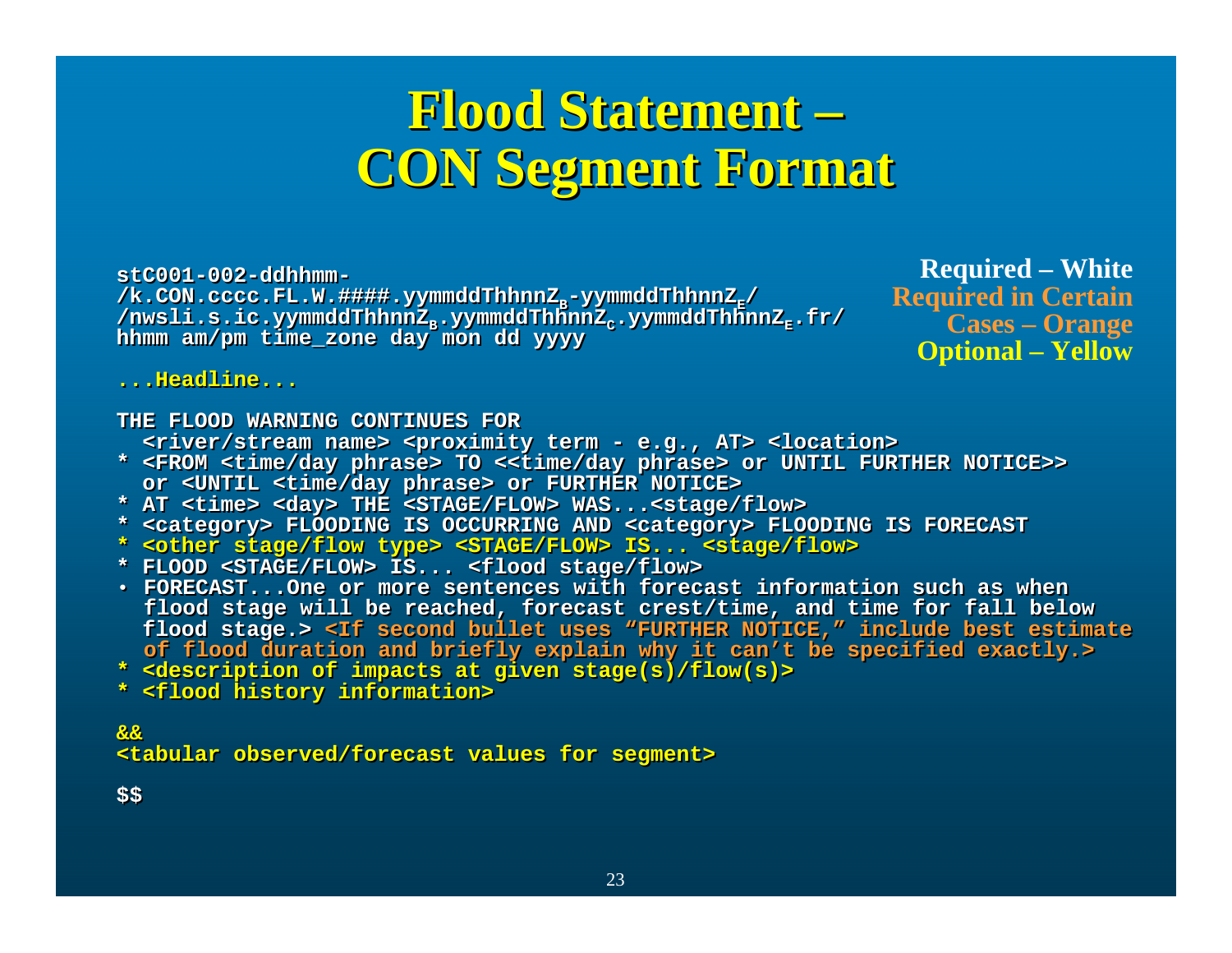## **Flood Statement – Flood Statement Flood Statement – EXT Segment Format EXT Segment Format EXT Segment Format**

**stC001-002-ddhhmm-stC001-002-ddhhmm-**/**k.EXT.cccc.FL.W.####.yymmddThhnnZ<sub>E</sub>-yymmddThhnnZ<sub>E</sub>/ /nwsli.s.ic.yymmddThhnnZB.yymmddThhnnZC.yymmddThhnnZE.fr/ hhmm am/pm time\_zone day mon dd yyyy** /nwsli.s.ic.yymmddThhnnZ<sub>s</sub>.yymmddThhnnZ<sub>c</sub>.yymmddThhnnZ<sub>E</sub>.fr/ **hhmm am/pm time\_zone day mon dd yyyy**

**Required – White Required in Certain Cases – Orange Optional – Yellow**

**...FLOOD WARNING EXTENDED UNTIL <<time/day phrase> or FURTHER NOTICE>... ...FLOOD WARNING EXTENDED UNTIL <<time/day phrase> or FURTHER NOTICE>...**

### **THE FLOOD WARNING CONTINUES FORTHE FLOOD WARNING CONTINUES FOR**

**<river/stream name> <proximity term - e.g., AT> <location> <river/stream name> <proximity term - e.g., AT> <location>**

- **\* <FROM <time/day phrase> TO <<time/day phrase> or UNTIL FURTHER NOTICE>> \* <FROM <time/day phrase> TO <<time/day phrase> or UNTIL FURTHER NOTICE>> or <UNTIL <time/day phrase> or FURTHER NOTICE> or <UNTIL <time/day phrase> or FURTHER NOTICE>**
- **\* AT <time> <day> THE <STAGE/FLOW> WAS...<stage/flow> \* AT <time> <day> THE <STAGE/FLOW> WAS...<stage/flow>**
- **\* <category> FLOODING IS OCCURRING AND <category> FLOODING IS FORECAST \* <category> FLOODING IS OCCURRING AND <category> FLOODING IS FORECAST**
- **\* <other stage/flow type> <STAGE/FLOW> IS... <stage/flow> \* <other stage/flow type> <STAGE/FLOW> IS... <stage/flow>**
- **\* FLOOD <STAGE/FLOW> IS... <flood stage/flow> \* FLOOD <STAGE/FLOW> IS... <flood stage/flow>**
- **FORECAST...One or more sentences with forecast information such as when FORECAST...One or more sentences with forecast information such as when flood stage will be reached, forecast crest/time, and time for fall below flood stage will be reached, forecast crest/time, and time for fall below flood stage.> <If second bullet uses "FURTHER NOTICE," include best estimate flood stage.> <If second bullet uses "FURTHER NOTICE," include best estimate of flood duration and briefly explain why it can't be specified exactly.> of flood duration and briefly explain why it can't be specified exactly.>**
- **\* <description of impacts at given stage(s)/flow(s)> \* <description of impacts at given stage(s)/flow(s)>**
- **\* <flood history information> \* <flood history information>**

**&&&&<tabular observed/forecast values for segment> <tabular observed/forecast values for segment>**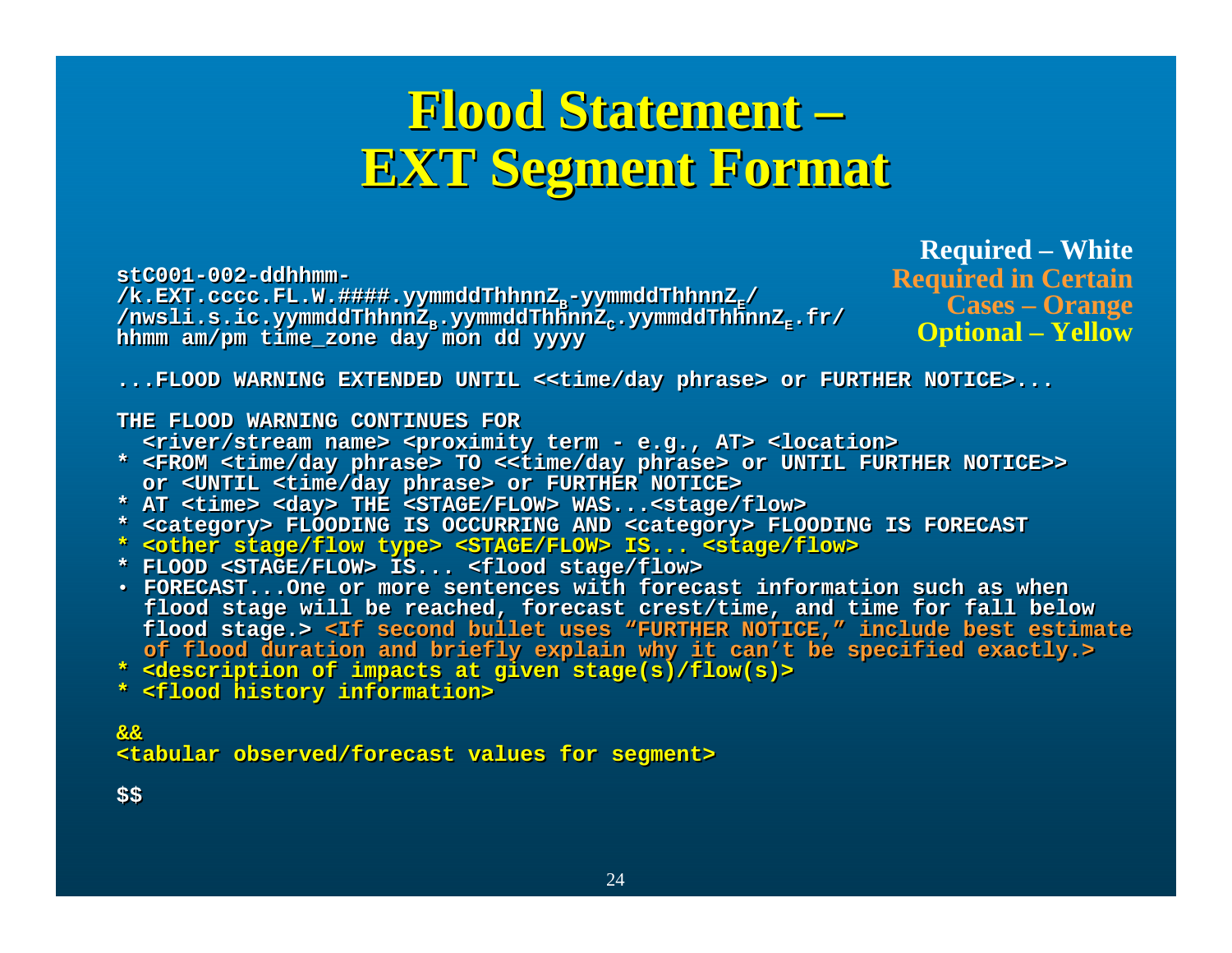## **Flood Statement – Flood Statement Flood Statement – Forecasting End of Event for 1st Time Forecasting End of Event for 1 Forecasting End of Event for 1st Time**

**stC001-002-ddhhmm-stC001-002-ddhhmm-**

/k.EXT.cccc.FL.W.####.yymmddThhnnZ<sub>E</sub>-yymmddThhnnZ<sub>E</sub>/ **/nwsli.s.ic.yymmddThhnnZB.yymmddThhnnZC.yymmddThhnnZE.fr/ /nwsli.s.ic.yymmddThhnnZB.yymmddThhnnZC.yymmddThhnnZE.fr/ hhmm am/pm time\_zone day mon dd yyyy hhmm am/pm time\_zone day mon dd yyyy**

**Required – White Optional – Yellow**

**...FLOOD WARNING NOW EXPECTED TO END <time/day phrase>... ...FLOOD WARNING NOW EXPECTED TO END <time/day phrase>...**

### **THE FLOOD WARNING CONTINUES FORTHE FLOOD WARNING CONTINUES FOR**

**<river/stream name> <proximity term - e.g., AT> <location> <river/stream name> <proximity term - e.g., AT> <location>**

- **\* <FROM <time/day phrase> TO <<time/day phrase>> or <UNTIL <time/day phrase>> \* <FROM <time/day phrase> TO <<time/day phrase>> or <UNTIL <time/day phrase>>**
- **\* AT <time> <day> THE <STAGE/FLOW> WAS...<stage/flow> \* AT <time> <day> THE <STAGE/FLOW> WAS...<stage/flow>**
- **\* <category> FLOODING IS OCCURRING AND <category> FLOODING IS FORECAST \* <category> FLOODING IS OCCURRING AND <category> FLOODING IS FORECAST**
- **\* <other stage/flow type> <STAGE/FLOW> IS... <stage/flow> \* <other stage/flow type> <STAGE/FLOW> IS... <stage/flow>**
- **\* FLOOD <STAGE/FLOW> IS... <flood stage/flow> \* FLOOD <STAGE/FLOW> IS... <flood stage/flow>**
- **FORECAST...One or more sentences with forecast information such as when FORECAST...One or more sentences with forecast information such as when flood stage will be reached, forecast crest/time, and time for fall below flood stage will be reached, forecast crest/time, and time for fall below flood stage.> flood stage.>**
- **\* <description of impacts at given stage(s)/flow(s)> \* <description of impacts at given stage(s)/flow(s)>**
- **\* <flood history information> \* <flood history information>**

**&&&&<tabular observed/forecast values for segment> <tabular observed/forecast values for segment>**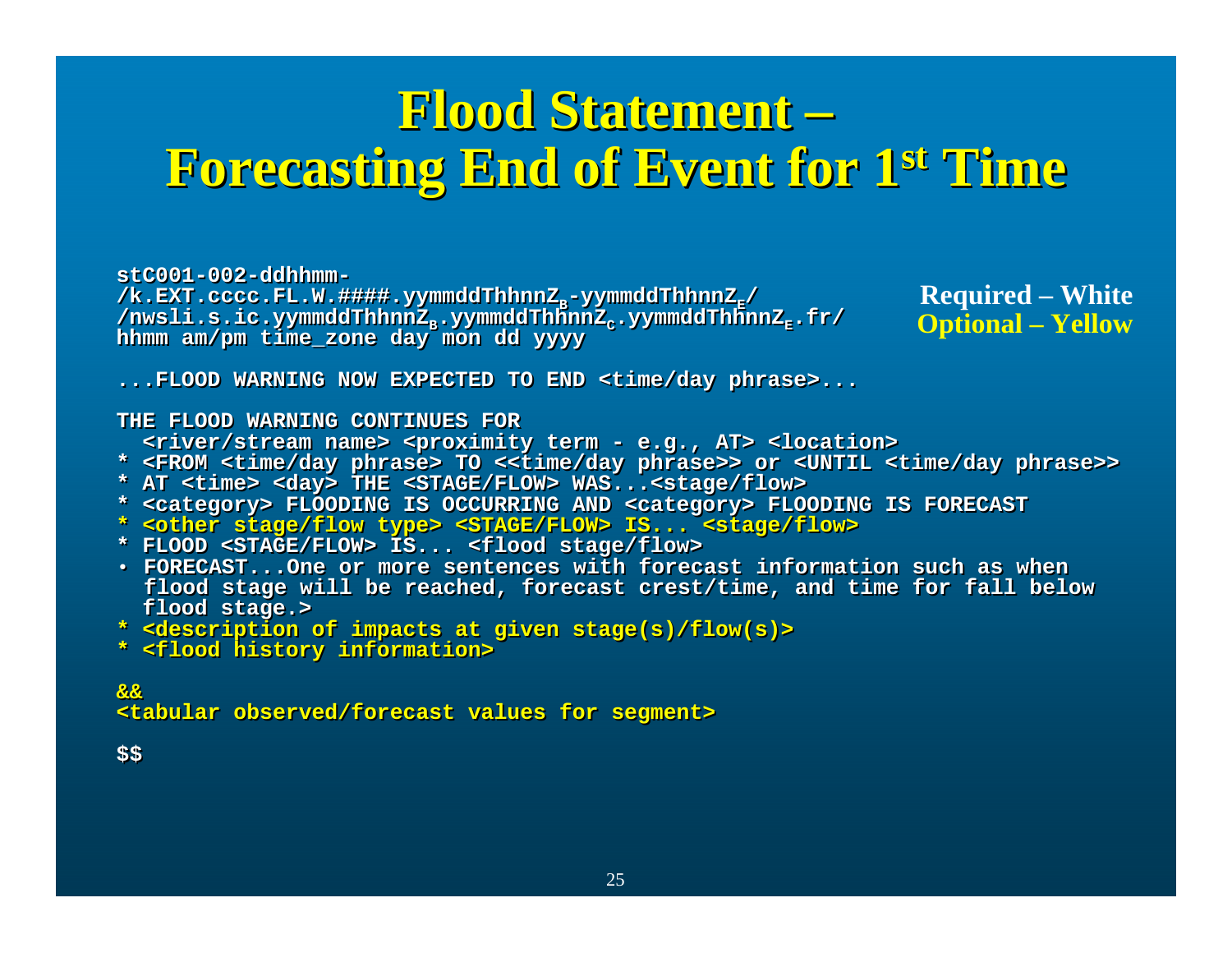## **Flood Statement – Flood Statement Flood Statement – CAN Segment Format CAN Segment Format CAN Segment Format**

**stC001-002-ddhhmm-stC001-002-ddhhmm-**/**k.CAN.cccc.FL.W.####.yymmddThhnnZ<sub>E</sub>-yymmddThhnnZ<sub>E</sub>/ /nwsli.s.ic.yymmddThhnnZB.yymmddThhnnZC.yymmddThhnnZE.fr/ /nwsli.s.ic.yymmddThhnnZB.yymmddThhnnZC.yymmddThhnnZE.fr/ hhmm am/pm time\_zone day mon dd yyyy hhmm am/pm time\_zone day mon dd yyyy**

**Required – White Optional – Yellow**

**...Headline......Headline...**

**THE FLOOD WARNING IS CANCELLED FORTHE FLOOD WARNING IS CANCELLED FOR<river/stream name> <proximity term - e.g., AT> <location> <river/stream name> <proximity term - e.g., AT> <location> \* AT <time> <day> THE <STAGE/FLOW> WAS...<stage/flow> \* AT <time> <day> THE <STAGE/FLOW> WAS...<stage/flow> \* <other stage/flow type> <STAGE/FLOW> IS... <stage/flow> \* <other stage/flow type> <STAGE/FLOW> IS... <stage/flow>**

**\* FLOOD <STAGE/FLOW> IS... <flood stage/flow> \* FLOOD <STAGE/FLOW> IS... <flood stage/flow>**

**\* FELL BELOW FLOOD <STAGE/FLOW> AT <time> <day> \* FELL BELOW FLOOD <STAGE/FLOW> AT <time> <day>**

**\* FELL BELOW <other stage/flow type> AT <time> <day> \* FELL BELOW <other stage/flow type> AT <time> <day>**

**\* FORECAST...sentences or paragraph with forecast information> \* FORECAST...sentences or paragraph with forecast information>** 

**\* <description of impacts at given stage(s)/flow(s)> \* <description of impacts at given stage(s)/flow(s)>**

**\* <flood history information> \* <flood history information>**

**&&&&<tabular observed/forecast values for segment> <tabular observed/forecast values for segment>**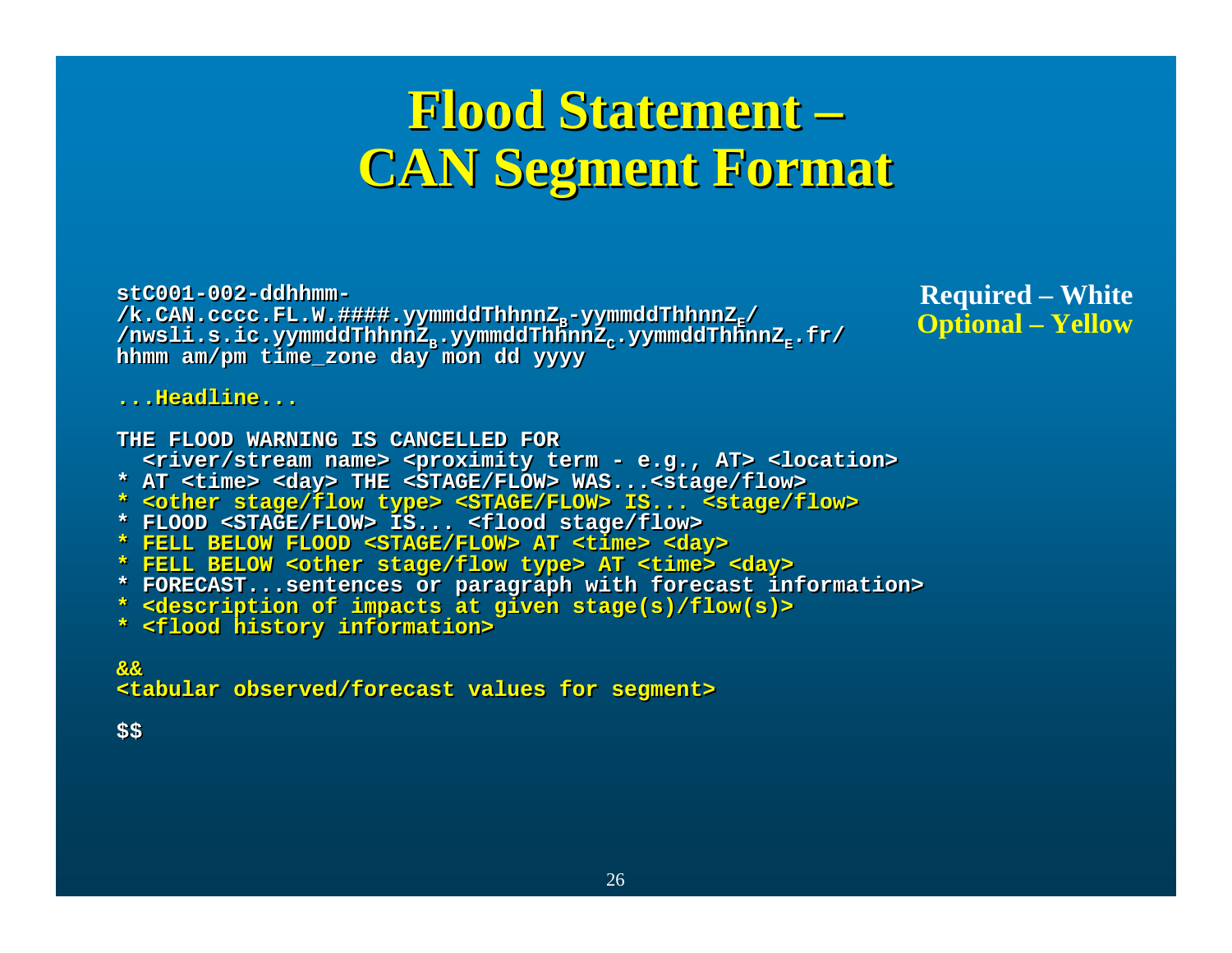## **Flood Statement – Flood Statement Flood Statement – EXP Segment Format EXP Segment Format EXP Segment Format**

**stC001-002-ddhhmm-stC001-002-ddhhmm-**/k.EXP.cccc.FL.W.####.yymmddThhnnZ<sub>E</sub>-yymmddThhnnZ<sub>E</sub>/ **/nwsli.s.ic.yymmddThhnnZB.yymmddThhnnZC.yymmddThhnnZE.fr/ /nwsli.s.ic.yymmddThhnnZB.yymmddThhnnZC.yymmddThhnnZE.fr/ hhmm am/pm time\_zone day mon dd yyyy hhmm am/pm time\_zone day mon dd yyyy**

**Required – White Optional – Yellow**

**...Headline......Headline...**

**THE FLOOD WARNING HAS EXPIRED FORTHE FLOOD WARNING HAS EXPIRED FOR<river/stream name> <proximity term - e.g., AT> <location> <river/stream name> <proximity term - e.g., AT> <location> \* AT <time> <day> THE <STAGE/FLOW> WAS...<stage/flow> \* AT <time> <day> THE <STAGE/FLOW> WAS...<stage/flow> \* <other stage/flow type> <STAGE/FLOW> IS... <stage/flow> \* <other stage/flow type> <STAGE/FLOW> IS... <stage/flow>**

- **\* FLOOD <STAGE/FLOW> IS... <flood stage/flow> \* FLOOD <STAGE/FLOW> IS... <flood stage/flow>**
- **\* FELL BELOW FLOOD <STAGE/FLOW> AT <time> <day> \* FELL BELOW FLOOD <STAGE/FLOW> AT <time> <day>**
- **\* FELL BELOW <other stage/flow type> AT <time> <day> \* FELL BELOW <other stage/flow type> AT <time> <day>**
- **\* FORECAST...<sentences or paragraph with forecast information> \* FORECAST...<sentences or paragraph with forecast information>**
- **\* <description of impacts at given stage(s)/flow(s)> \* <description of impacts at given stage(s)/flow(s)>**
- **\* <flood history information> \* <flood history information>**

**&&&&<tabular observed/forecast values for segment> <tabular observed/forecast values for segment>**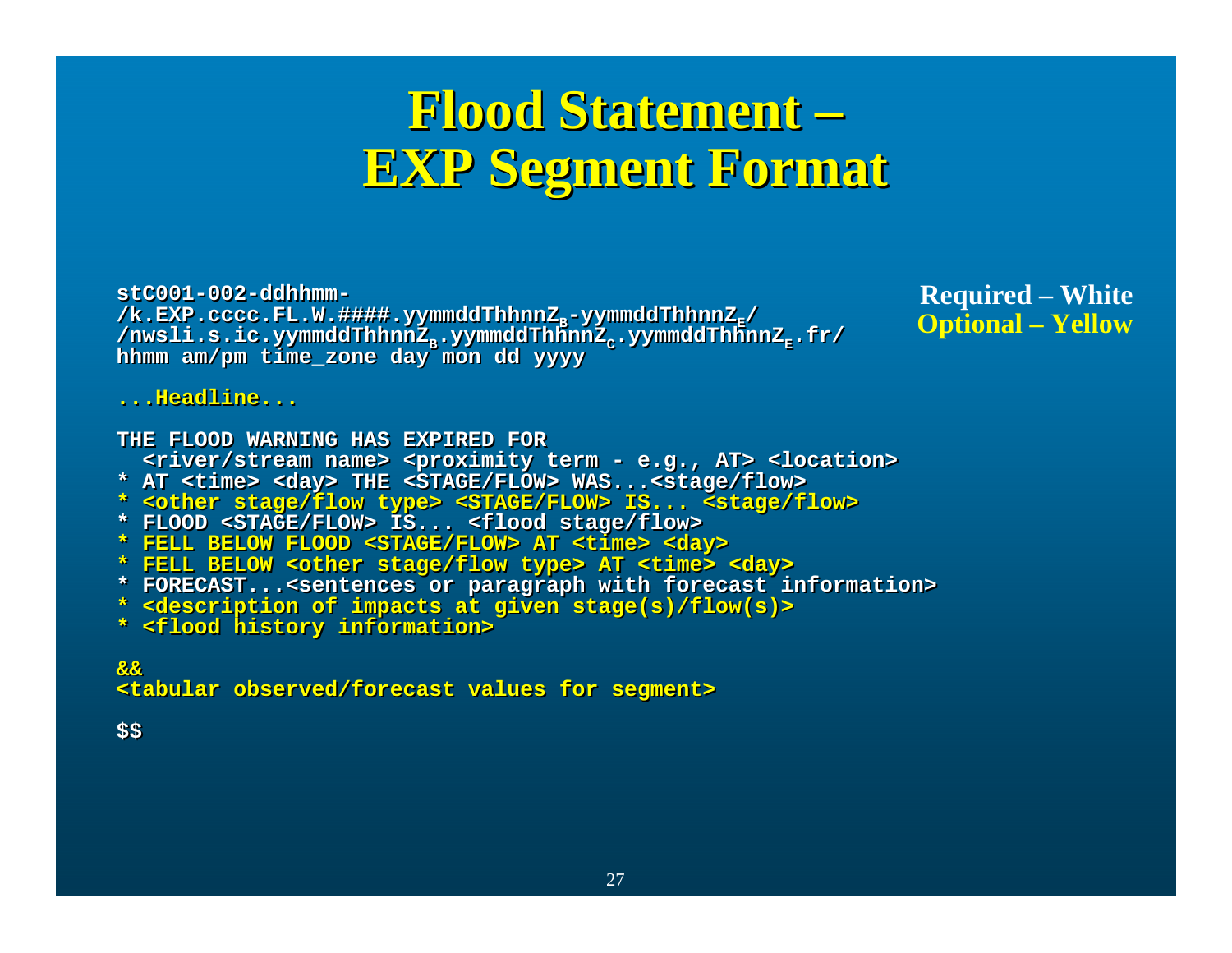## **Flood Watch for Forecast Points Flood Watch for Forecast Points**

- **Optional product**
- $\bullet$ **Used when flood forecast is uncertain due to uncertain future precipitation uncertain future precipitation**
- **Segment Types Used:** 
	- $\bullet$ **Initial issuance (NEW) Initial issuance (NEW)**
	- **Continuation (CON)**
	- **Change in flood timing (EXT)**
	- $\bullet$ **Cancellation (CAN) Cancellation (CAN)**
	- $\bullet$ **Expiration (EXP) Expiration (EXP)**
	- •**Correction (COR) Correction (COR)**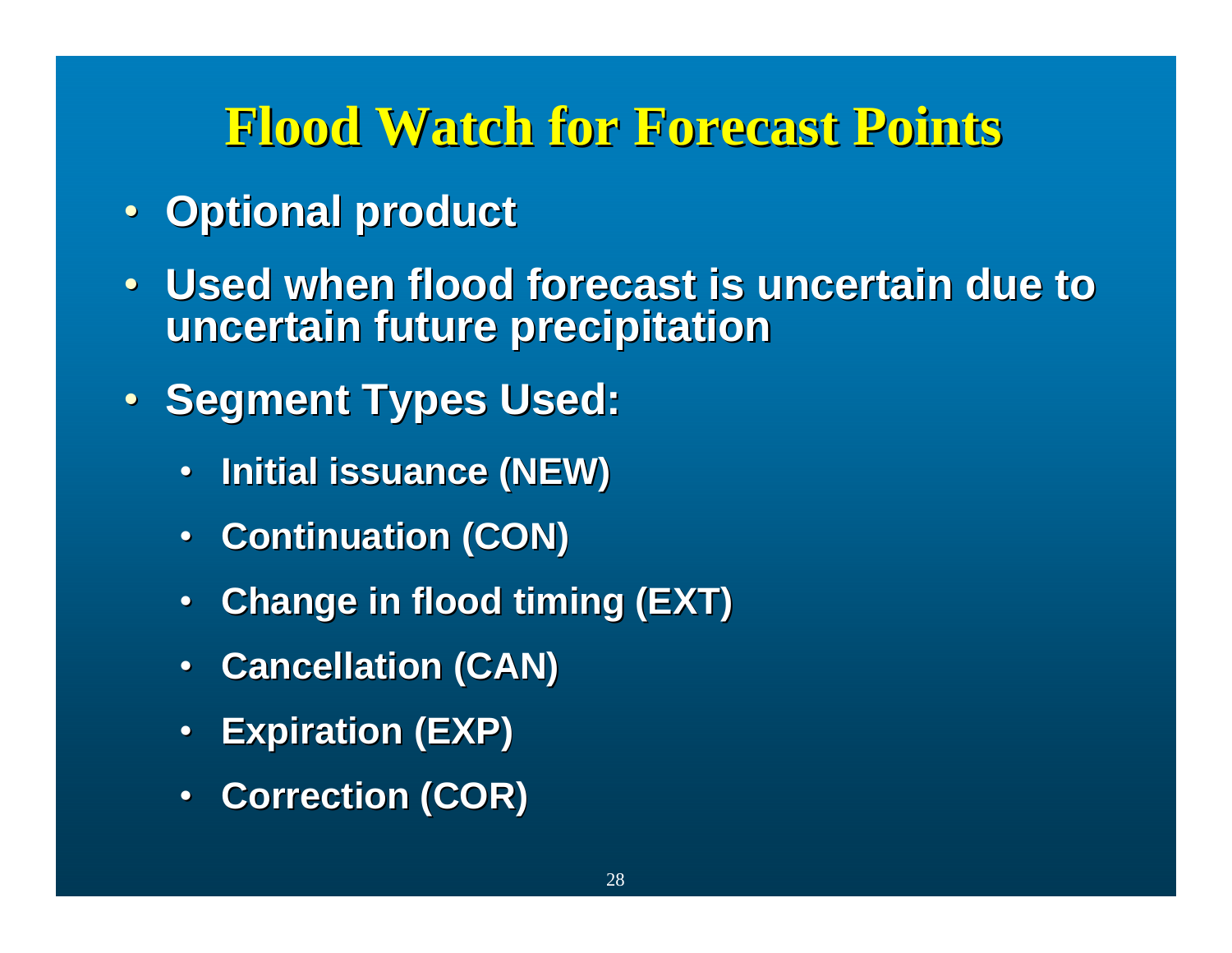## **Flood Watch for Forecast Points NEW Segment Format Flood Watch for Forecast Points Flood Watch for Forecast NEW Segment Format NEW Segment**

**stZ001-005>015-ddhhmm-stZ001-005>015-ddhhmm-**/**k.NEW.cccc.FL.A.####.yymmddThhnnZ<sub>E</sub>-yymmddThhnnZ<sub>E</sub>/ /nwsli.0.ic.000000T0000Z.000000T0000Z.000000T0000Z.OO/ /nwsli.0.ic.000000T0000Z.000000T0000Z.000000T0000Z.OO/ hhmm am/pm time\_zone day mon dd yyyy hhmm am/pm time\_zone day mon dd yyyy**

**Required – White Optional – Yellow**

**...Headline......Headline...**

**THE NATIONAL WEATHER SERVICE IN <WFO location> HAS ISSUED ATHE NATIONAL WEATHER SERVICE IN <WFO location> HAS ISSUED A**

- **\* FLOOD WATCH FOR\* FLOOD WATCH FOR<river/stream name> <proximity term - e.g., AT> <location> <river/stream name> <proximity term - e.g., AT> <location>**
- **\* <FROM <time/day phrase> TO <<time/day phrase> or UNTIL <time/day phrase> \* <FROM <time/day phrase> TO <<time/day phrase> or UNTIL <time/day phrase>**
- **\* AT <time> <day> THE <STAGE/FLOW> WAS...<stage/flow> \* AT <time> <day> THE <STAGE/FLOW> WAS...<stage/flow>**
- **\* <flood category> FLOODING IS POSSIBLE \* <flood category> FLOODING IS POSSIBLE**
- **\* <other stage/flow type> <STAGE/FLOW> IS... <stage/flow> \* <other stage/flow type> <STAGE/FLOW> IS... <stage/flow>**
- **\* FLOOD <STAGE/FLOW> IS... <flood stage/flow> \* FLOOD <STAGE/FLOW> IS... <flood stage/flow>**
- **\* FORECAST...FLOOD <STAGE/FLOW> MAY BE REACHED AT <time> <day>. <Additional \* FORECAST...FLOOD <STAGE/FLOW> MAY BE REACHED AT <time> <day>. <Additional forecast information (e.g., possible crest/time). forecast information (e.g., possible crest/time).**
- **\* <description of impacts at given stage(s)/flow(s)> \* <description of impacts at given stage(s)/flow(s)>**

**&&&&**

**<tabular observed/forecast values for segment> <tabular observed/forecast values for segment>**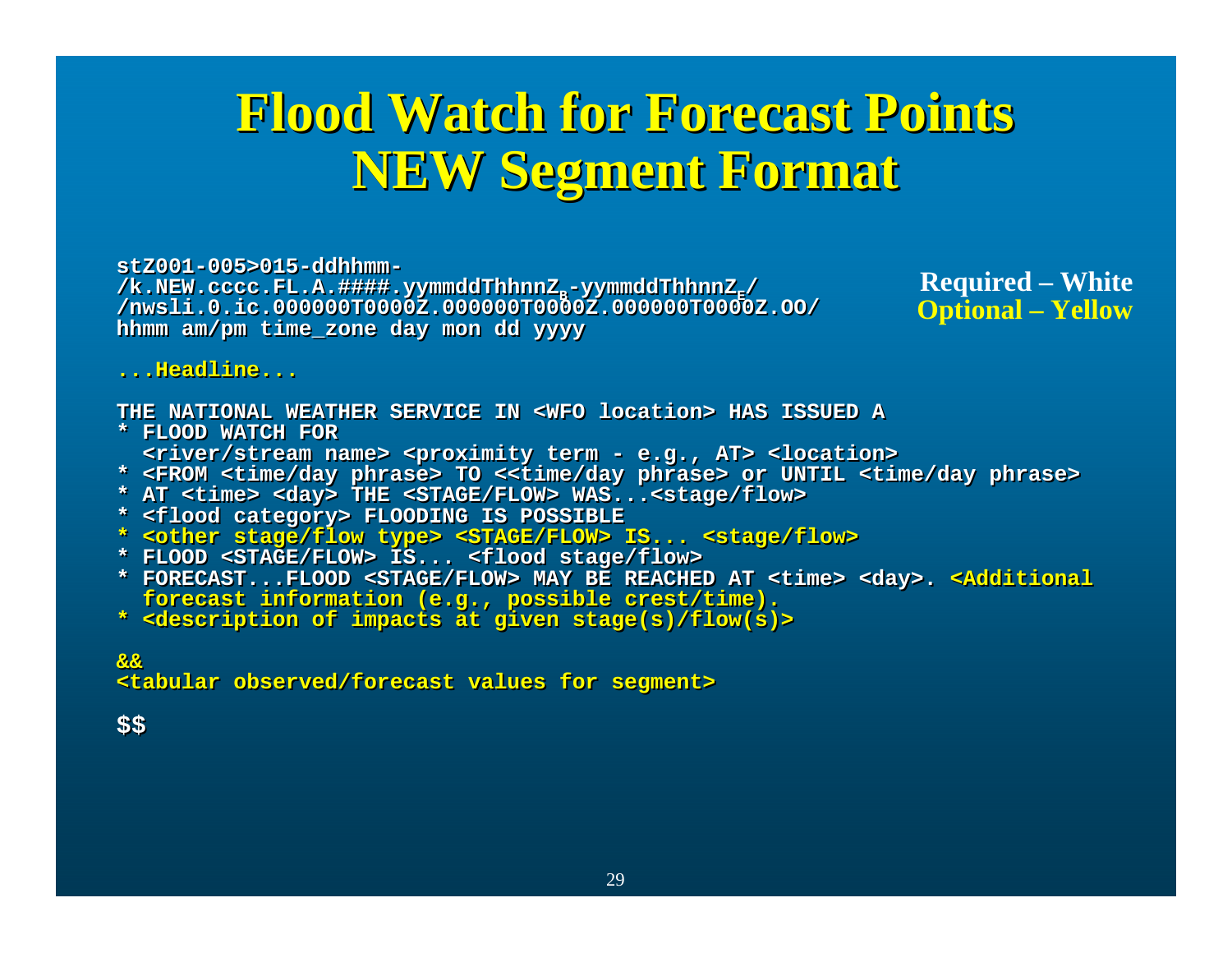## **Flood Advisory for Forecast Points Flood Advisory for Forecast Points**

- **Optional product**
- Used when rivers are approaching (but not exceeding) flood level
- **Segment Types** 
	- $\bullet$ **Initial issuance (NEW) Initial issuance (NEW)**
	- **Continuation (CON)**
	- $\bullet$ **Change in flood timing (EXT) Change in flood timing (EXT)**
	- **Cancellation (CAN) Cancellation (CAN)**
	- $\bullet$ **Expiration (EXP) Expiration (EXP)**
	- •**Correction (COR) Correction (COR)**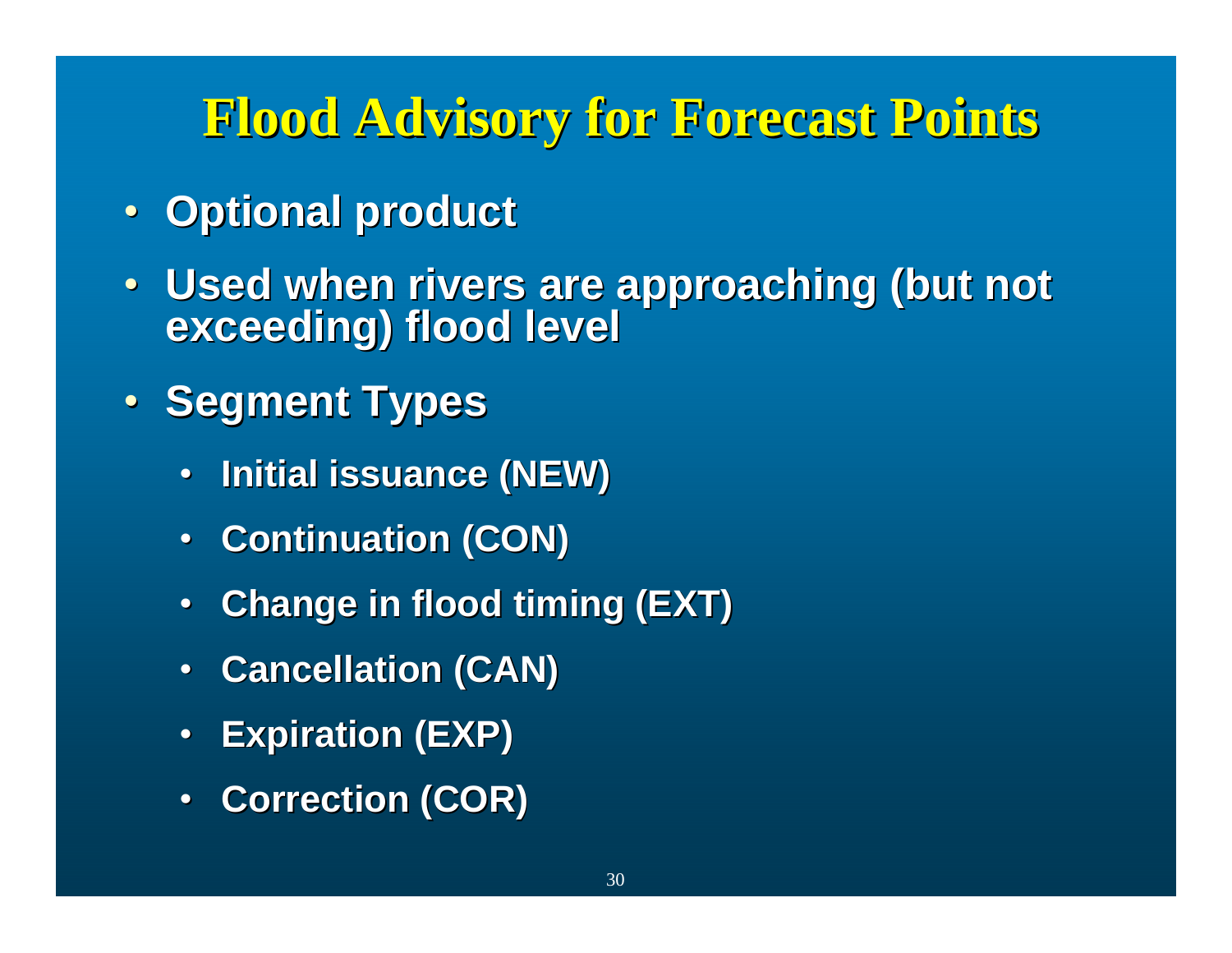## **Flood Advisory for Forecast Points Flood Advisory for Forecast Points Flood Advisory for Forecast Points NEW Segment Format NEW Segment Format NEW Segment**

**stC001-002-ddhhmm-stC001-002-ddhhmm-**/k.NEW.cccc.FL.Y.####.yymmddThhnnZ<sub>E</sub>-yymmddThhnnZ<sub>E</sub>/ **/nwsli.N.ic.000000T0000Z.000000T0000Z.000000T0000Z.OO/ /nwsli.N.ic.000000T0000Z.000000T0000Z.000000T0000Z.OO/ hhmm am/pm time\_zone day mon dd yyyy hhmm am/pm time\_zone day mon dd yyyy**

**Required – White Optional – Yellow**

### **...Headline......Headline...**

**THE NATIONAL WEATHER SERVICE IN <WFO location> HAS ISSUED ATHE NATIONAL WEATHER SERVICE IN <WFO location> HAS ISSUED A**

- **\* FLOOD ADVISORY FOR\* FLOOD ADVISORY FOR<river/stream name> <proximity term - e.g., AT> <location> <river/stream name> <proximity term - e.g., AT> <location>**
- **\* <FROM <time/day phrase> TO <<time/day phrase> or UNTIL <time/day phrase> \* <FROM <time/day phrase> TO <<time/day phrase> or UNTIL <time/day phrase>**
- **\* AT <time> <day> THE <STAGE/FLOW> WAS...<stage/flow> \* AT <time> <day> THE <STAGE/FLOW> WAS...<stage/flow>**
- **\* <other stage/flow type> <STAGE/FLOW> IS... <stage/flow> \* <other stage/flow type> <STAGE/FLOW> IS... <stage/flow>**
- **\* FLOOD <STAGE/FLOW> IS... <flood stage/flow> \* FLOOD <STAGE/FLOW> IS... <flood stage/flow>**
- **\* FORECAST...<one or more sentences with forecast information such as\* FORECAST...<one or more sentences with forecast information such as magnitude and time of the crest.> magnitude and time of the crest.>**
- **\* <description of impacts at given stage(s)/flow(s)> \* <description of impacts at given stage(s)/flow(s)>**

### **&&&&<tabular observed/forecast values for segment> <tabular observed/forecast values for segment>**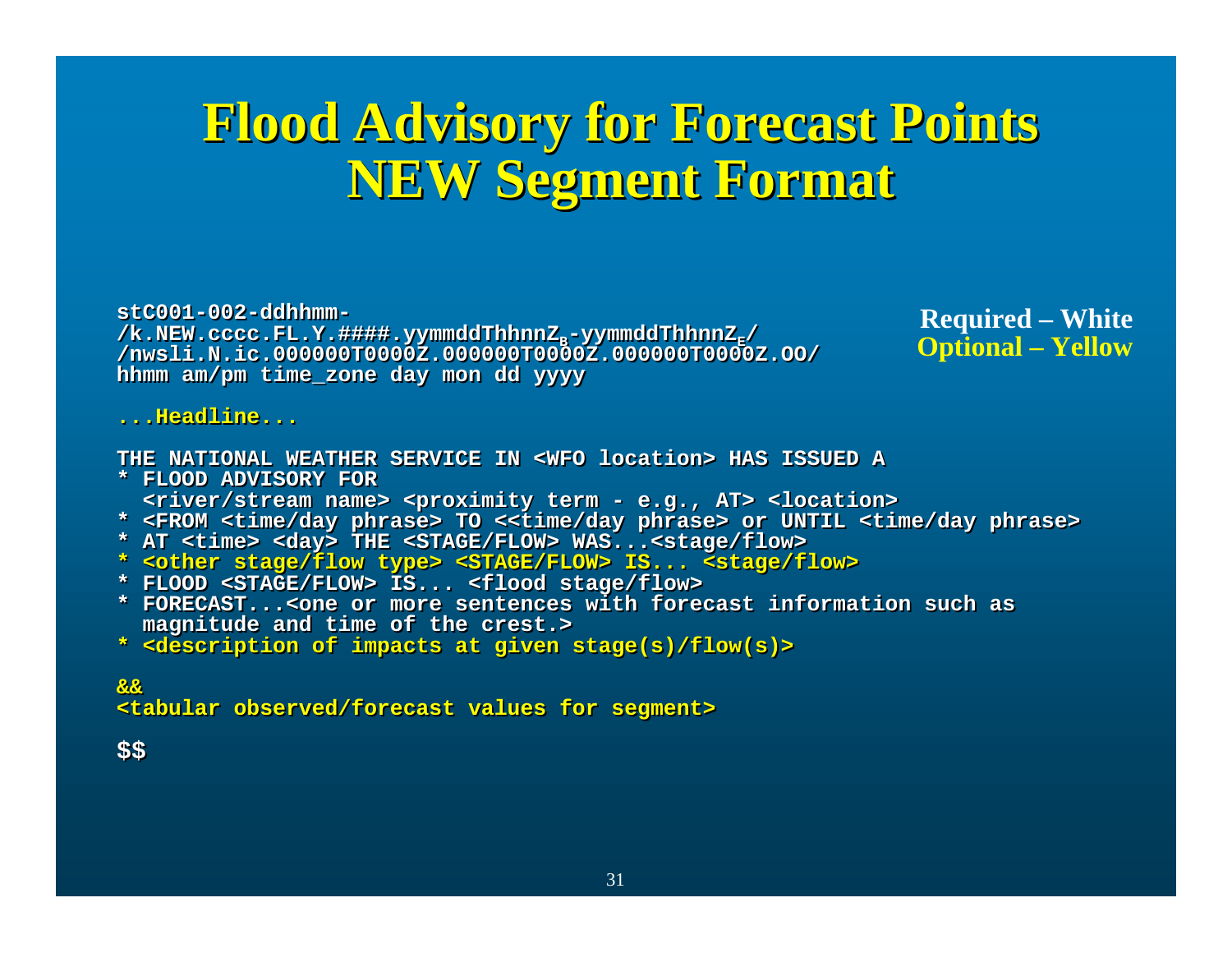# **Resources With Additional<br>Information On VTEC Information On VTEC**

• **Single page guide to VTEC elements: Single page guide to VTEC elements:**

•

**[http://www.weather.gov/os/vtec/pdfs/VTEC\\_explanation5.pdf](http://www.weather.gov/os/vtec/pdfs/VTEC_explanation5.pdf) http://www.weather.gov/os/vtec/pdfs/VTEC\_explanation5.pdf**

• **NWS Instruction 10-1703, the comprehensive NWS directive on VTEC:** 

**http://www.nws.noaa.gov/dir <http://www.nws.noaa.gov/directives/sym/pd01017003curr.pdf> ectives/sym/pd01017003curr.pdf**

• **NWS Instruction 10-922, the NWS directive on hydrologic products: hydrologic products:**

**<http://www.nws.noaa.gov/directives/sym/pd01009022pend.pdf> http://www.nws.noaa.gov/directives/sym/pd01009022pend.pdf**

**• NWS Instruction 10-923, the NWS directive with examples of hydrologic products: examples of hydrologic products:**

**<http://www.nws.noaa.gov/directives/sym/pd01009023pend.pdf> http://www.nws.noaa.gov/directives/sym/pd01009023pend.pdf**